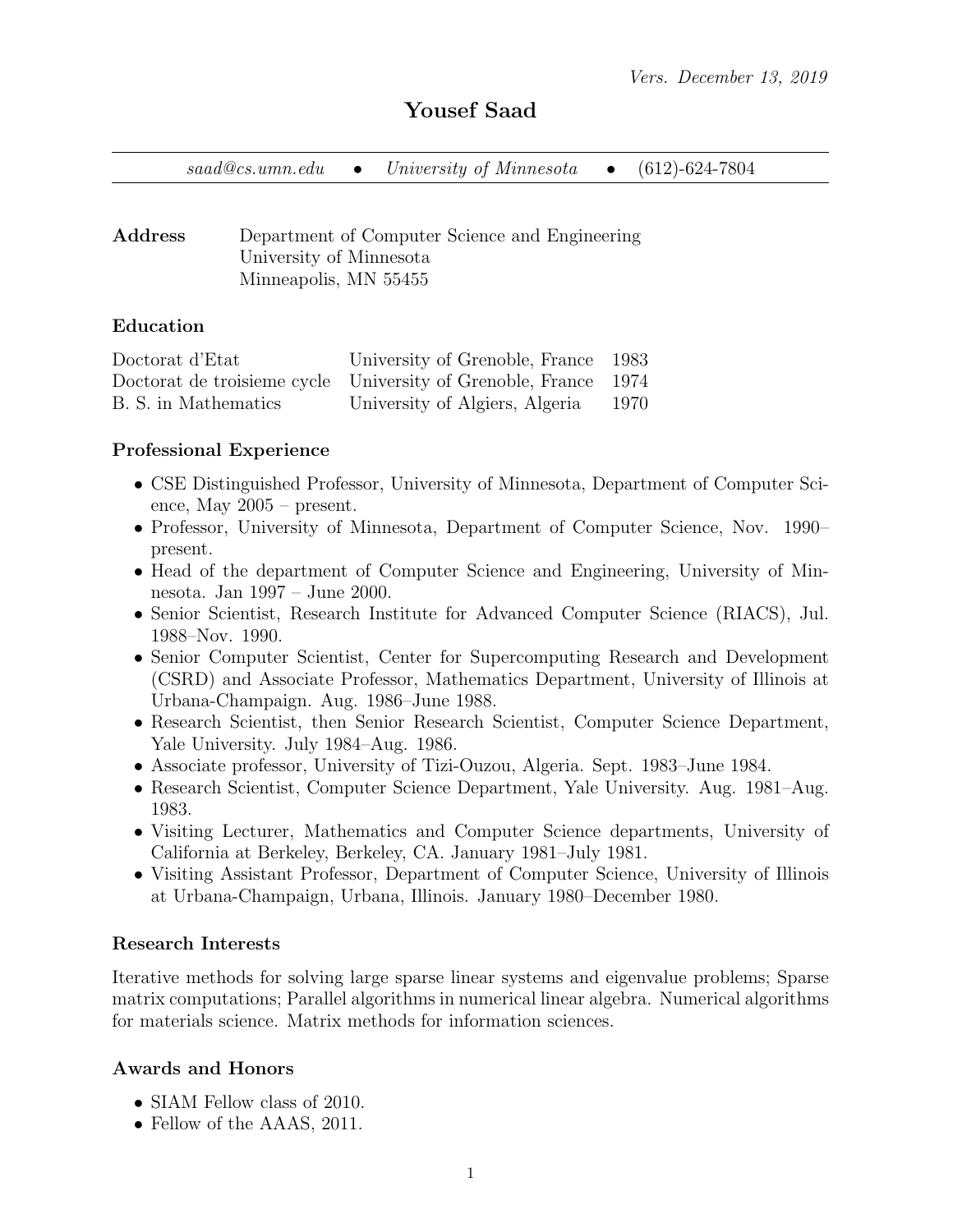- CSE Distinguished professor (as of May 2005)
- William Norris chair, Jan. 2006 to date.

# PhD Students (graduated)

- Shashanka Ubaru, Univ. Minnesota, May 2018
- Vasileios Kalantzis, Univ. Minnesota, July 2018
- Ruipeng Li, Univ. Minnesota, Jun. 2015
- Thanh Ngo, Univ. of Minnesota, Jun. 2014
- D. Osei-Kuffuor, Phd in Scientific computation, Sept. 2011.
- Jie Chen, Univ. of Minnesota, Jun. 2011.
- Na Li, PhD, Univ. of Minnesota, Jun. 2006.
- Bernard Sheehan, PhD, Univ. of Minnesota, Nov. 2005.
- Irene Moulitsas, PhD, Univ. of Minnesota, Nov. 2005. [Co-adviser. Main advisor: G. Karypis]
- Abdelkader Baggag, PhD, Univ. of Minnesota, Feb. 2003. [Co-adviser. Main advisor: A. Sameh]
- Edmond Chow, PhD, Univ. of Minnesota, Dec. 1997.
- Kesheng Wu, PhD, Univ. of Minnesota, Mar. 1997.
- Sangback Ma, PhD, Univ. of Minnesota, Aug. 1993.

# PhD Students (current)

- Tianshi Xu Grad. Student (3rd year) in CSE.
- Ziyuan Tang Grad. Student (1st year) in CSE.
- Zechen Zhang Grad. Student (1st year) in CSE.

# Post-docs and Visitors

Xin Ye, (Aug. 2018– July 2019, Post-doc); Mohamed El-Guide, (Oct. 2018 – March 2019, Post-doc); QinQing Zhang, (2017 - 2019, Visiting graduate student); Naoufal Nifa, (2016 - 2017, Visiting graduate student); Yuanzhe Xi (2014 – 2018, Post-doc); Geoffrey Dillon  $(2014 - 2015, Post-doc);$ Amokrane Mehi (2015-2016, Visiting graduate student); Agnieszka Miedlar (2015 – 2016, Post-doc); Pierre Carrier (2008-2012, Post-Doc); Da Gao (2009-2012, Post-doc); Jok Tang (2009- 2010, Post-Doc); Haw-Ran Fang (2006-2008, and 2010-2012 Post-Doc); Scott Mac Lachlan (2006-2007, Post-Doc); Prakash Dayal (2006-2007, Post-Doc); Suzanne Shontz (2004-2006, Post-Doc); Yunkai Zhou (2004-2006, Post-Doc); Kostas Bekas (2003-2005) Post-Doc); Pascal Henon (2002, Post-doc); Laurent Smoch (2001, Post-doc); Matthias Bollhoeffer (1999, Post-doc); Emmanuel Lorin de la Grandmaison (2002, Post-doc); Leigh Little (1998-2000, Post-doc); Zhongze Li (1999-2001, Post-doc); Caroline Lecalvez (1998, Post-doc); Philippe Guillaume (1999, Visiting faculty); Brian Suchomel (1997-1999, Post-doc); Thierry Braconnier (1997-1998, Post-doc); Jun Zhang (1997-1998, Post-doc); Sergey Kuznetsov (1997, Post-doc); Laurent Jay (Post-doc 1995-1996); Andrew Chapman (1995-1996, Post-doc); Andrei Malevsky (1995, Post-doc); Jen-Chin Lo (1994-1995, Post-doc); Andreas Stathopoulos (Post-doc 1993-1995); Xiao-Chuan Cai (1991 Post-Doc).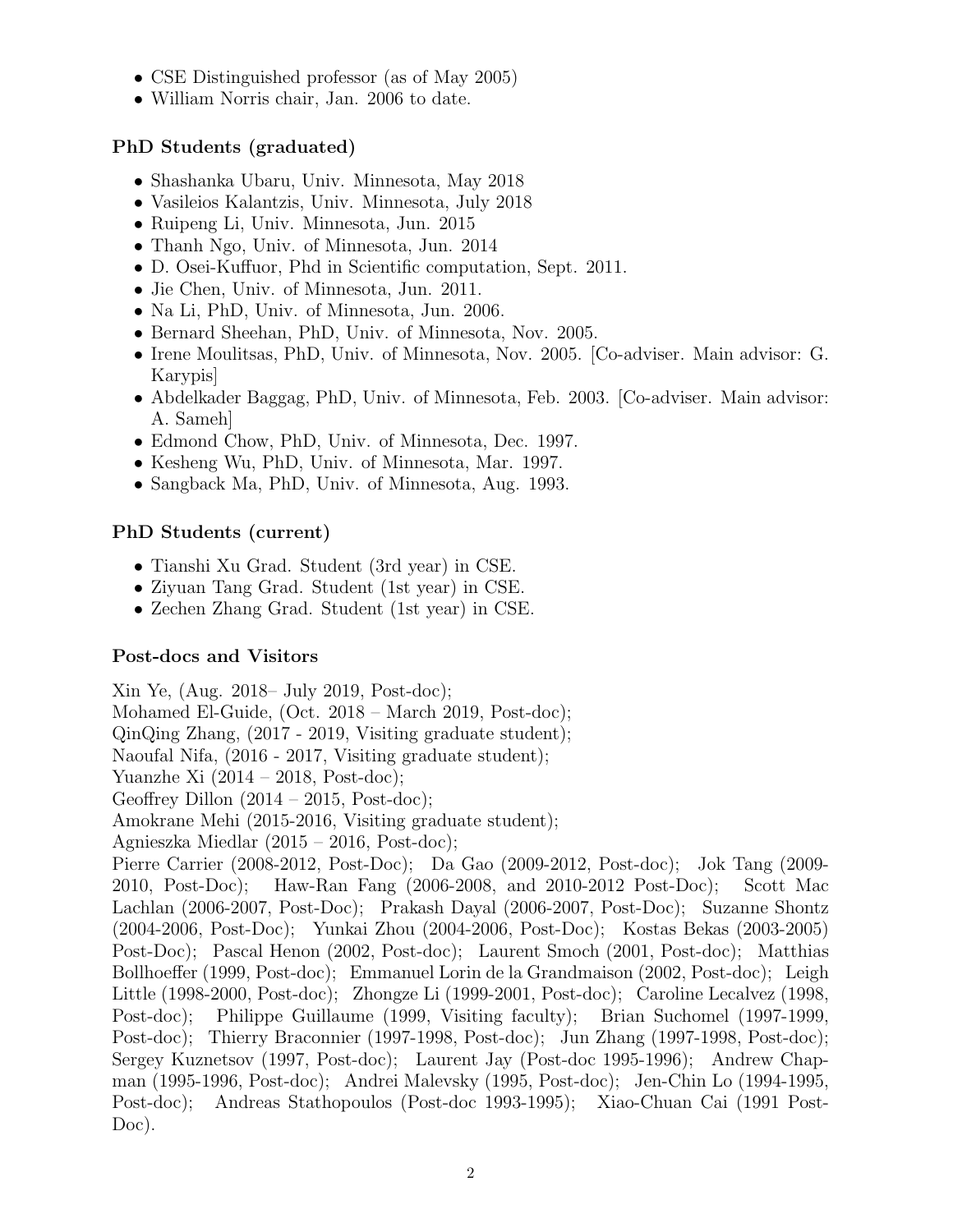### Recent Research Grants

- Advances in robust preconditioning methods for sparse linear systems. PI: Y. Saad; 08/01/2019–07/31/2022/. NSF. Budget: \$ 299,990.
- AF:Small:Collaborative research: effective numerical algorithms and software for nonlinear eigenvalue problems PI: Y. Saad; 09/01/18 08/31/21. NSF. Budget: \$ 140,000.
- Tenth International Conference on Preconditioning Techniques for Scientic and Industrial Applications (Conference support) PI: Y. Saad;  $07/01/17$  /06/31/18. NSF. Budget: \$ 15,000.
- AF: Medium: Collaborative research: Advanced algorithms and high-performance software for large scale eigenvalue problems PI: Y. Saad; 07/15/15-07/14/2018. NSF. Budget: \$ 300,00.
- AF: Medium: Collaborative research: Advanced algorithms and high-performance software for large scale eigenvalue problems PI: Y. Saad; 07/15/15-07/14/2018. NSF. Budget: \$ 300,00.
- "Advances in robust multilevel preconditioners for linear systems". NSF. (sole) PI: Y. Saad. 08/1/2015 – 07/31/2018. Budget: \$265,500.
- "Advances in robust multilevel preconditioners for linear systems". NSF. (sole) PI: Y. Saad. 08/15/2012 – 07/31/2015. Budget: \$300,000.
- Scalable Computational Tools for Discovery and Design: Excited State Phenomena in Energy Materials, PI: J. Chelikowsky (UT Austin); 4-5 other co-PIs from U. cal Berkeley; 09/01/2012 – 08/31/2017. DOE-SCIDAC, U of Minn. Budget: \$ 746,000. Committed to the project: 0.35 summer mo /year effort.
- "SI2-SSE: Collaborative: Extensible Languages for Sustainable Development of High Performance Software in Materials Science", NSF, PI: E. Van Wyk (Univ. Minnesota), co-PIs: Y. Saad, J. Chelikowsky (UT Austin); 09/15/2010 – 08/31/2013. Total amount \$300,000.
- "Collaborative research: Development of efficient petascale algorithms for inhomogeneous quantum-mechanical systems", PI: J. K. Freericks (Georgetown University), co-PIs: Y. Saad (U of M), Tarek El-ghazaoui (G. Washington univ.), Marcos Rigol (G.Washington univ.),

Start Date: Aug. 15th, 2009. Duration 4 years, Agency: NSF. Total Univ. of Minn. amount: 375K.

- "TMS: Theory and simulation of defects in oxide materials" PI: J. Chelikowsky (UT) Austin), co-PIs Y. Saad (U of M), A. Demkov (UT Austin), Steve Louis (Berkeley). Start Date: Sept. 1st, 2009. Duration 3 years, Agency: DOE. Total Univ. of Minn. amount: \$ 450K.
- "CDI Type I–Collaborative research–materials informatics: computational tools for discovery and design", PI: Y. Saad. co-PI: J. Chelikowsky (UT Austin), Start Date: Sept. 1st, 2009. Duration 3 years, Agency: NSF. Total Univ. of Minn. amount: 346K.
- "Numerical Linear Algebra and Approximation Theory Methods for Efficient Data Exploration." (sole) PI. \$ 275,000 July 2008, 3 years. NSF/DMS.
- "Robust iterative methods for linear systems and least-squares problems", DOE, PI. (Co-PI: M. Sosonkina, Univ. of Iowa and Ames lab.) Start date: 06/15/2008 end Date: 06/14/2011. 405K.

# Journal Editorships

• Associate editor, SIAM J. on Matrix Analysis (Oct. 2007 – 2010)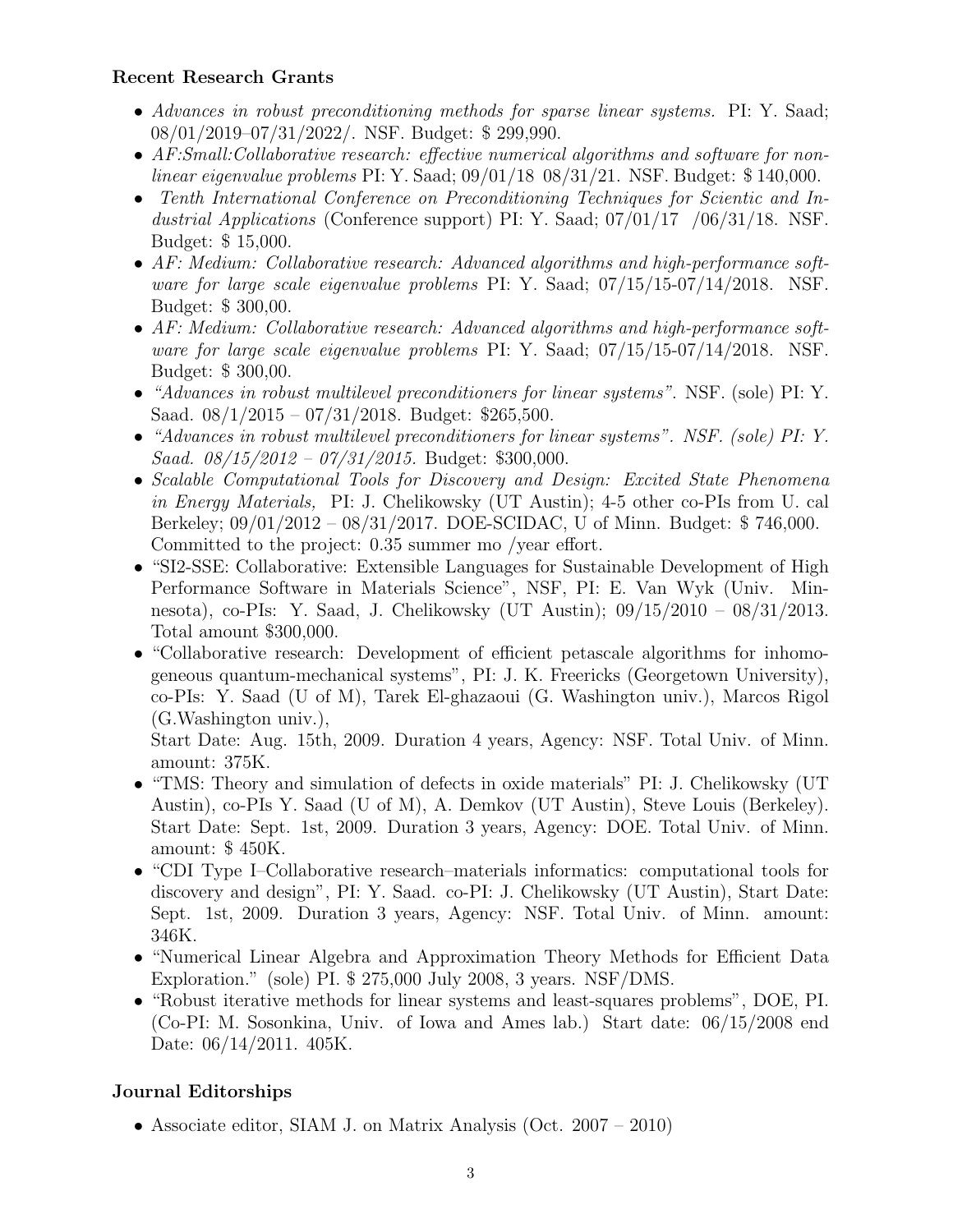- Associate editor, Computer Physics Communications, Jan 2007 Jan 2008.
- Associate editor, Electronic Transactions of Numerical Analysis (ETNA), March 2001 to date.
- Associate editor, J. of Numerical Linear Algebra with Applications, 1992 to date.
- Associate editor, IEEE J. Parallel and Distributed Computing. Jan. '96– Jan. '99.
- Associate editor, SIAM J. on Numerical Analysis (June '85 '94)
- Associate editor, series Algorithms and Architectures for Advanced Scientific Computing, Manchester University Press, 1989 – 1992.

### Professional Activities

- Householder committee, 2009-2014
- Org. Committee, International conference on preconditioning methods, Vancouver, Canada, Jul. 31 – Aug. 2, 2017.
- Org. Committee, International conference on preconditioning methods, Einhhoven, The Netherlands, Jun. 17-19, 2015.
- International Org. Committee, Parallel Matrix Algorithms and Applications (PMAA 2016) July 6–8, Bordeaux, France.
- NSF Panels: 2014, 2015, 2016, 2018
- Org. committee of the "International conference on preconditioning methods," meetings, every other year since 1999 (co-founder of this series of meetings).
- International Org. Committee, *Parallel Matrix Algorithms and Applications* (PMAA) 2012) 28-30 June 2012, Birkbeck University of London, UK.
- Conference co-Chair 6th International Workshop on Parallel Matrix Algorithms and Applications (PMAA'10). June 29 - July 02, 2010, University of Basel, Switzerland.
- Organizing committee for IMA Workshop on "Development and Analysis of Multiscale Methods", U of M, Nov. 3-7, 2008.
- Organizing committee for IMA Workshop on "Classical and Quantum Approaches in Molecular Modeling", U of M, July 23-August 3, 2007.
- Committee co-chair for 5th International Workshop on Parallel Matrix Algorithms and Applications (PMAA'08), 20-22 June 2008, Neuchatel Switzerland,
- Committee co-chair for the series of "Precondiontiong xx" meetings, every 2 years since 1999 (Started the first one in June 1999, in Minneapolis).
- Consultant for: Scientific Computing Associates (1985–1986), Kuck and Associates Inc. (1986–1988), Dassault Aviation (1988-1989), Object Reservoir (1996), Chevron-Texaco (2002–2004).

# University and Department Service

- Graduate Affairs committee 2017-2018, 2017-2018
- Tenured Faculty Evaluation Committee: 2016-2017, 2017-2018, 2018-2019
- Graduate admissions committee: 2016-2017
- Member of the mentoring committee for H. Park, F'2016 –
- Member of the Ad-hoc committee to review the faculty evaluation committee Fall 2015
- Tenured Faculty Evaluation Committee: 2010 2013 (chair in 2013).
- MSI committee for seed-grants selection 2008-2009
- CSE Dept. head evaluation committee, 2010.
- IMA committee for post-doc selection, 2008.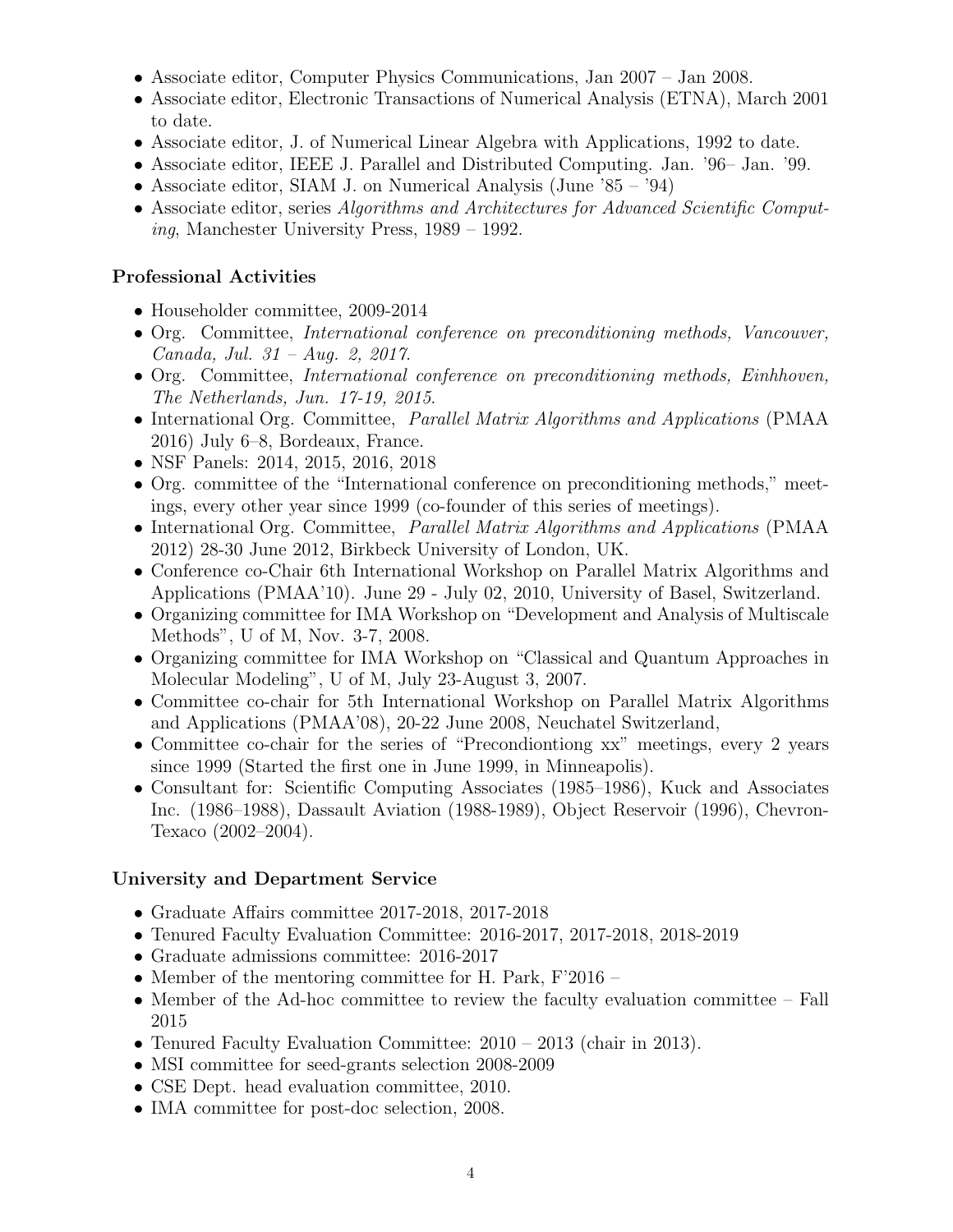- Department Head, Jan. 1997 June 2000.
- Director of Graduate Studies, Program in Scientific Computation, Sept 15, F 1996 F 1998.
- Chair, Head search committee, academic year 1992-1993.
- Chair, faculty search committee, Academic year 1991-1992.
- Planning Committee, Minnesota Supercomputer Institute (MSI), 1992-1999. Various other committees with MSI since 1991.

### Recent Invited Presentations (2010 –)

Note: a  $\otimes$  sign indicates a *plenary invited speaker* or a *special colloquium* presentation.

- ~ Dec 07, 2019, Annual Meeting of the Mathematical Society of the Republic of China (Taiwan) – TMS 2019.
- ~ Oct 04, 2019 Cornell Applied Math. (CAM) colloquium
- ~ Sep 20, 2019. Mathematical modelling and computational methods in applied sciences and engineering (Modelling 2019) Olomouc, Czech Republic
- ~ Apr 03, 2019. Numerical Analysis and Mathematical Modeling (NA2M 2019)- Mohammed V University, Rabat, Morocco
- Feb 22, Emory University Mathematics department colloquium
- ~ Dec 11 Dec 14, 2018. CRM Workshop: Mathematical and Computational Methods for quantum systems, CRM, Montreal, Canada.
- $\circledast$  Nov 1-3, 2018 Nov. 2, 2018. ICERM, Celebrating 75 years of Math. Comp. A brief journey into the past of iterative methods for solving sparse linear systems.
- Oct. 5th, 2018 Colloquium, University of Wisconsin-Milwaukee, Department of Mathematics.
- ~ Sep 27, 2018, University of Kansas, Mathematics department, Smith colloquium, Lawrence, KS
- Jul 24, 2018 "(Multilevel) low-rank correction methods for highly indefinite linear systems", Invited Minisymposium speaker, Domain Decomposition 25, St. John's, Newfoundland, Canada
- ~ July 6th, 2018, Dimension reduction techniques: Algorithms and Applications. NASCA 2018, Kalamata, Greece.
- ~ June 7th, 2018 Padua University, Padua, Math. seminar (Italy), Dimension reduction techniques: Algorithms and Applications.
- June 28, 2018 The EVSL package for symmetric eigenvalue problems Parallel Matrix Algorithms and Applications (PMAA 2018), invited mini-symposium speaker. Zurich, Switzerland.
- 15th Copper Mountain Conference On Iterative Methods, March 26-29, Copper Mountain, CO The EVSL package for symmetric eigenvalue problems
- ~ Nov. 23, 2017, Centrale-Supelec, France, Colloquium. "Recent progress on solution methods for large eigenvalue problems.".
- July 25, 2017, Ames, IA "Polynomial and rational filtering for eigenvalue problems and the EVSL package"; 2017 Meeting of the International Linear Algebra Society (ILAS-2017); Invited minisymposium speaker.
- June 28, 2017, " Polynomial and rational filtering for eigenvalue problems and the EVSL project " Platform for Advanced Scientific Computing (PASC17), Lugano, Switzerland. Invited minisymposium speaker.
- ~ June 6th, 2017, "Low-rank correction preconditioning techniques." Invited plenary speaker. SMAI 2017 Bi-annual French Congress in Industrial and Applied Mathemat-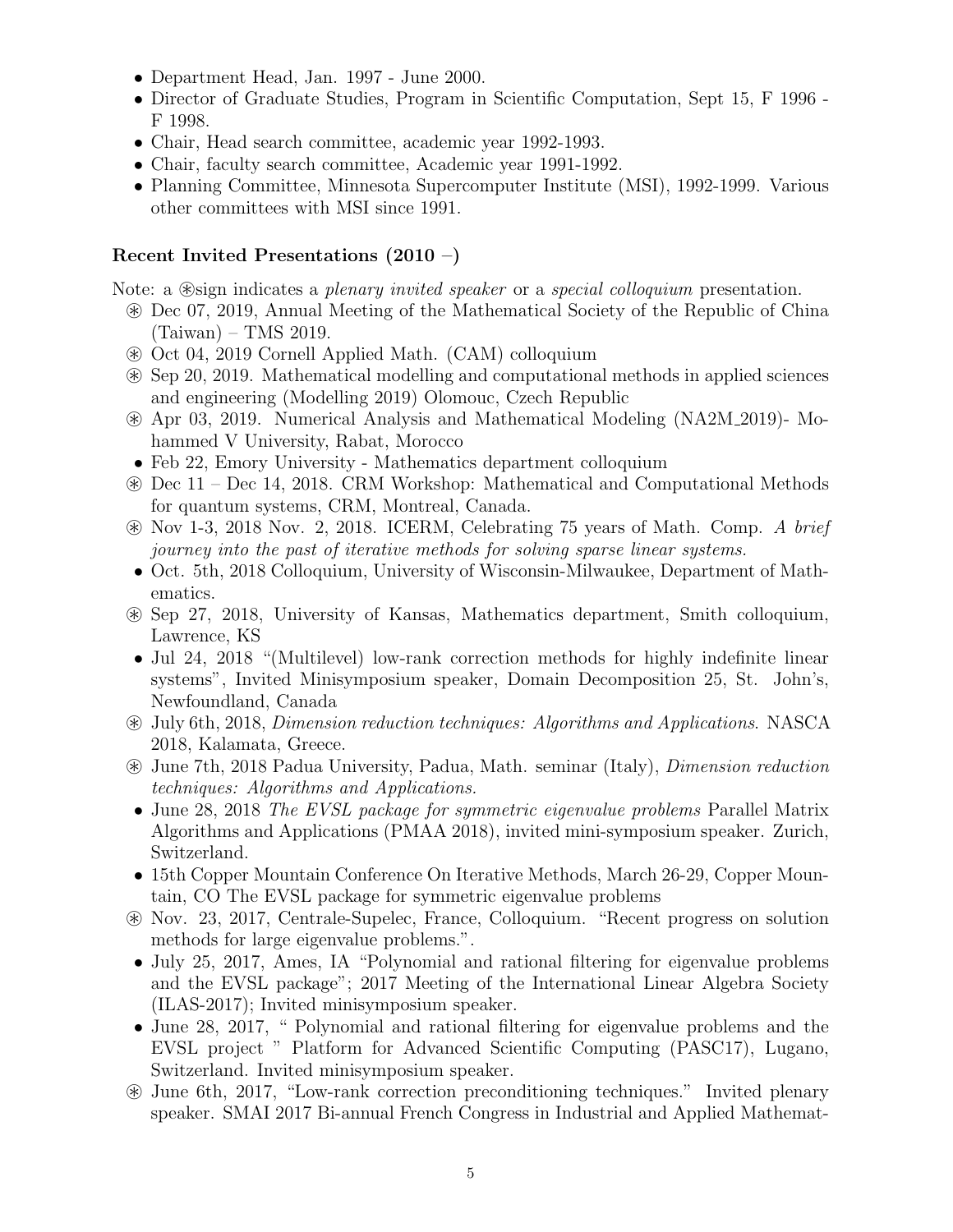ics Ronce les Bains, France.

- ~ May 30th, 2017, Amiens, France "Applications of trace estimation techniques". Rencontre en Algebre Lineaire Numerique Amiens-Calais.
- ~ May 24, 2017. "Applications of trace estimation techniques" High Performance Computing in Science and Engineering (HPCSE17) Beskydy Mountains (near Ostrawa), Czech republic.
- Feb 28, 2017 *"Polynomial and rational function filtering techniques for Hermitian* eigenvalue problems", SIAM Conference on Computational Science and Engineering (CSE17) Atlanta, GA.; Invited Minisymposium speaker (topic: excited states).
- ~ Jan 19, 2017. Divide and conquer algorithms and software for large Hermitian eigen*value problems.* Math  $+ X$  Symposium on Seismology and Inverse Problems, Rice University, Houston, TX.
- ~ Nov 12 Nov 13, 2016 Workshop on Fast Direct Solvers, CCAM, Purdue Univ., Lafayette, IN .
- ~ Oct 24 Oct 28, 2016, Numerical Linear Algebra and Applications (NL2A) CIRM, Luminy, France.
- ~ Oct 07, 2016. " Divide and conquer algorithms and software for large Hermitian eigenvalue problems", Samuel Conte Distinguished lecture, Purdue University, West-Lafayette, IN.
- Jul 08, 2016. "Filtered thick restart Lanczos algorithm and the EVSL package, Parallel Matrix Algorithms and Applicatons (PMAA 2016) Bordeaux, France.
- Jul 07, 2016. Applications of trace estimation techniques.", Parallel Matrix Algorithms and Applicatons (PMAA 2016) Bordeaux, France.
- May 19, 2016 *"The trace ratio optimization problem.*, Special memorial meeting in Calais and Valenciennes, France
- $\otimes$  Apr 08, 2016. "High performance numerical linear algebra: trends and new challenges." HPC days in Lyon, Lyon, France.
- Oct 26, 2015, *"Spectrum slicing by polynomial and rational function filtering*", Minisymposia invited talk, SIAM conference on Applied Linear Algebra Atlanta, GA
- ~ Aug 31, 2015, "Acceleration, inexact Newton, and Nonlinear Krylov subspace methods", ICERM workshop on Numerical Methods for Large-Scale Nonlinear Problems and Their Applications, Brown University, Providence, RI
- ~ Jun 10, 2015 "Computing Approximate Spectral Densities with Applications", Workshop in low-rank optimization, Bonn, Germany.
- ~ Jun 3, 2015 "Divide and conquer algorithms for eigenvalue problems" Math. Colloquium, University of Paris VI (Jussieu), France.
- ~ Apr 22, 2015 "Divide and conquer algorithms for eigenvalue problems" Applied mathematics — LBL seminar, UC Berkeley.
- ~ Apr 21, 2015, ICME colloquium, Stanford University.
- ~ Mar 24, 2015, "Divide and conquer algorithms for large Hermitian eigenvalue problems" at Sparse Solvers for Exascale, Greifswald, Germany.
- ~ Mar 02, 2015, "Dimension reduction methods: Algorithms and Applications", colloquium, Juelich High Performance Computing center, Germany.
- Dec. 2, 2014, Colloquium, Ecole ENIM, Rabat, Morocco.
- ~ Nov. 20, 2014, Modeling and Scientific Computing in Engineering (MOCASIM-2014.), Marrakesh, Morrocco.
- Nov 7, 2014, "Schur complement and multilevel preconditioners", New Jersey Institute of Tech., Applied Math colloquium.
- Oct 31, 2014, College of William and Mary, Computer science colloquium.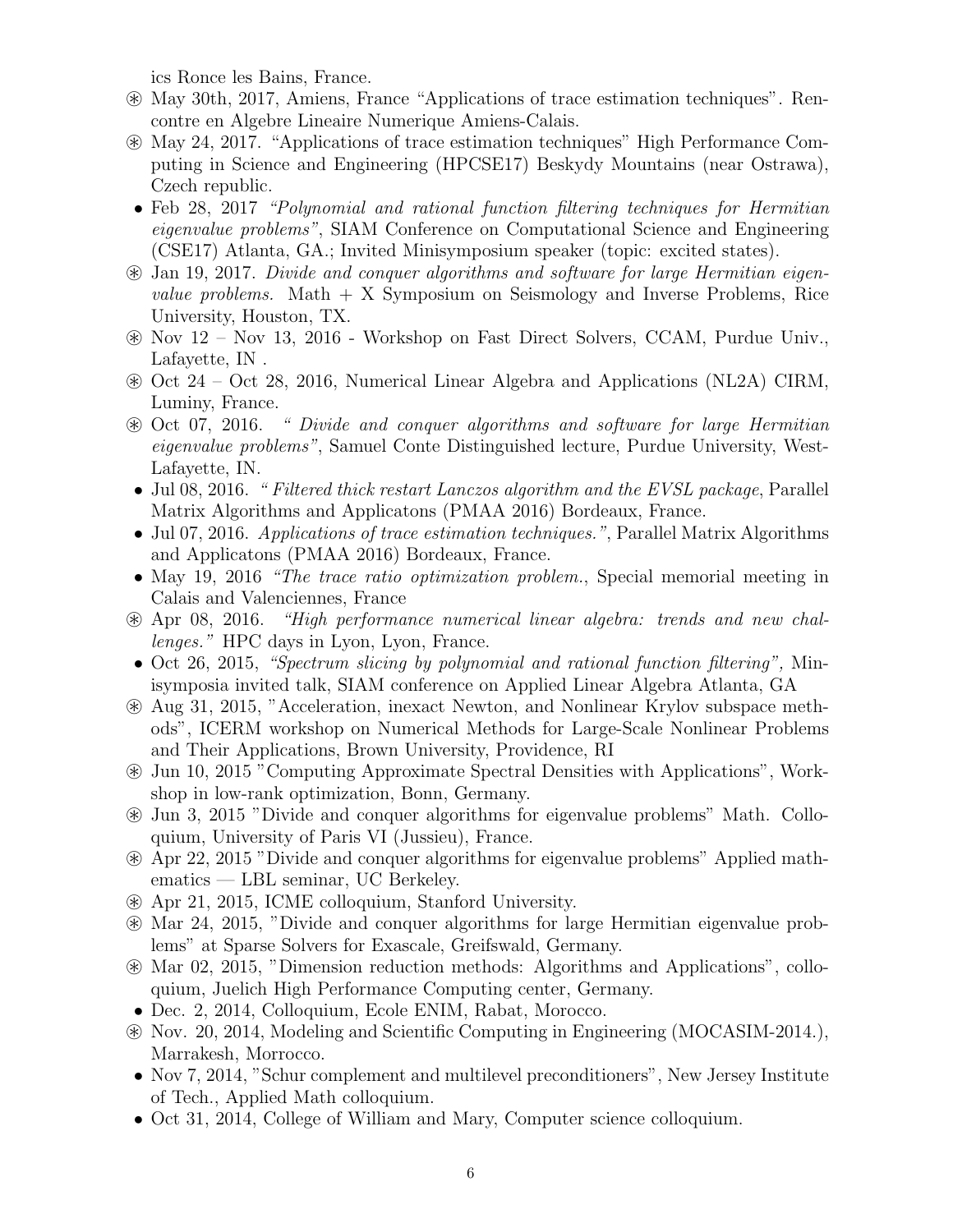- Sep 18, 2014, Computer Science Colloquium, University of Patras, Greece
- ~ Sep 12, 2014, Structured Linear Algebra and Multilinear Algebra (SLA 2014), Kalamata, Greece.
- Jul 4th, 2014, Invited Minisymposium speaker, 8th International Workshop on Parallel Matrix Algorithms and Applications (PMAA14), Lugano, Switzerland.
- ~ June 3rd, 2014, 5th IMACS conference on mathematical modeling and computational methods in sciences and engineering (Modelling 2014), Roznov, Czech Republic.
- ~ Mar 8, 2014, Sampling algorithms in numerical linear algebra and their application, EPASA14 – International workshop on Eigenvalue Problems: Algorithms, Software and Applications in Petascale Computations", Tsukuba, Japan, Mar 07 – Mar 09 2014.
- Feb 20, 2014, Invited Minisymposium speaker, SIAM PP14 SIAM conference on parallel processing. Portland, Oregon.
- ~ Jan 31, 2014, Invited colloquium speaker, NCSU (Interdisciplinary Distinguished Seminar Series)
- Nov. 11, 2013, Caltech, Applied and Computational Math. colloquium.
- Sept. 20th, 2013, Applied math colloquium, Syracuse University
- ~ June 25, 2013, NASCA13 Numerical Analysis and Scientific Computation with Applications, Calais, France.
- June 17, 2013 'Sparse Days' meeting, CERFACS, Toulouse, France.
- June 5, 2013, International Linear Algebra Society (ILAS) conference (ILAS 2013), Providence, Rhode Island. Invited minisymposium speaker.
- May 3, 2013 Invited speaker, ECE colloquium, University of Massachusetts, Amherst.
- April 19, 2013 "New Frontiers in Numerical Analysis and Scientific Computing," Invited Minisymposium speaker, Kent State University.
- April 5, 2013, College of Computing cpolloquium, Georgia Tech.
- ~ "Algebraic multilevel preconditioners for indefinite linear systems", International conference "High Frequency", Mar 19 - Mar 21, 2013, Nancy, France.
- "Multilevel low-rank approximation preconditioners" Invited Minisymposium speaker, SIAM CSE 2013 conference, Boston, MA, Feb. 25 - Mar 1st, 2013.
- ~ "Multilevel preconditioning techniques with applications", The international conference "Efficient Numerical Methods for Partial Differential Equations", Aug 13 – Aug 18, 2012, Urumqi, XinJiang, China.
- ~ "Linear algebra methods for data mining with applications to materials,", 2012 SIAM Annual meeting, Jul 09 – Jul 13, 2012, Minneapolis, MN.
- "The new challenges to Krylov subspace methods", Invited mini-syposium speaker at the SIAM conference on linear algebra, Jun 18 – Jun 22, 2012, Valencia, Spain.
- "Computing the diagonal of the inverse of a matrix", Invited speaker, "Sparse Days", Jun 14 – Jun 17, 2012, CERFACS, Toulouse, France.
- ~ "Linear algebra methods for data mining with applications,", The International Conference on Scientific Computing 2012, The Chinese University of Hong Kong, Hong-Kong, Jan 04 – Jan 07, 2012.
- ~ "Computing the diagonal of the inverse of a matrix" Invited plenary spealer at IMACS-10. 10th IMACS International Symposium on Iterative Methods in Scientific Computing, May 18 – May 21, 2011, Marrakesh, Morocco.
- "Multilevel graph-based methods for data mining", Invited mini-symposium speaker. CSE11 SIAM Conference on Computational Science and Engineering (CSE11). Feb 28 – Mar 04, 2011, Reno, Nevada.
- ~ Charles Hermite, one-day workshop on meshing and PDEs, Nancy (France) June 9th,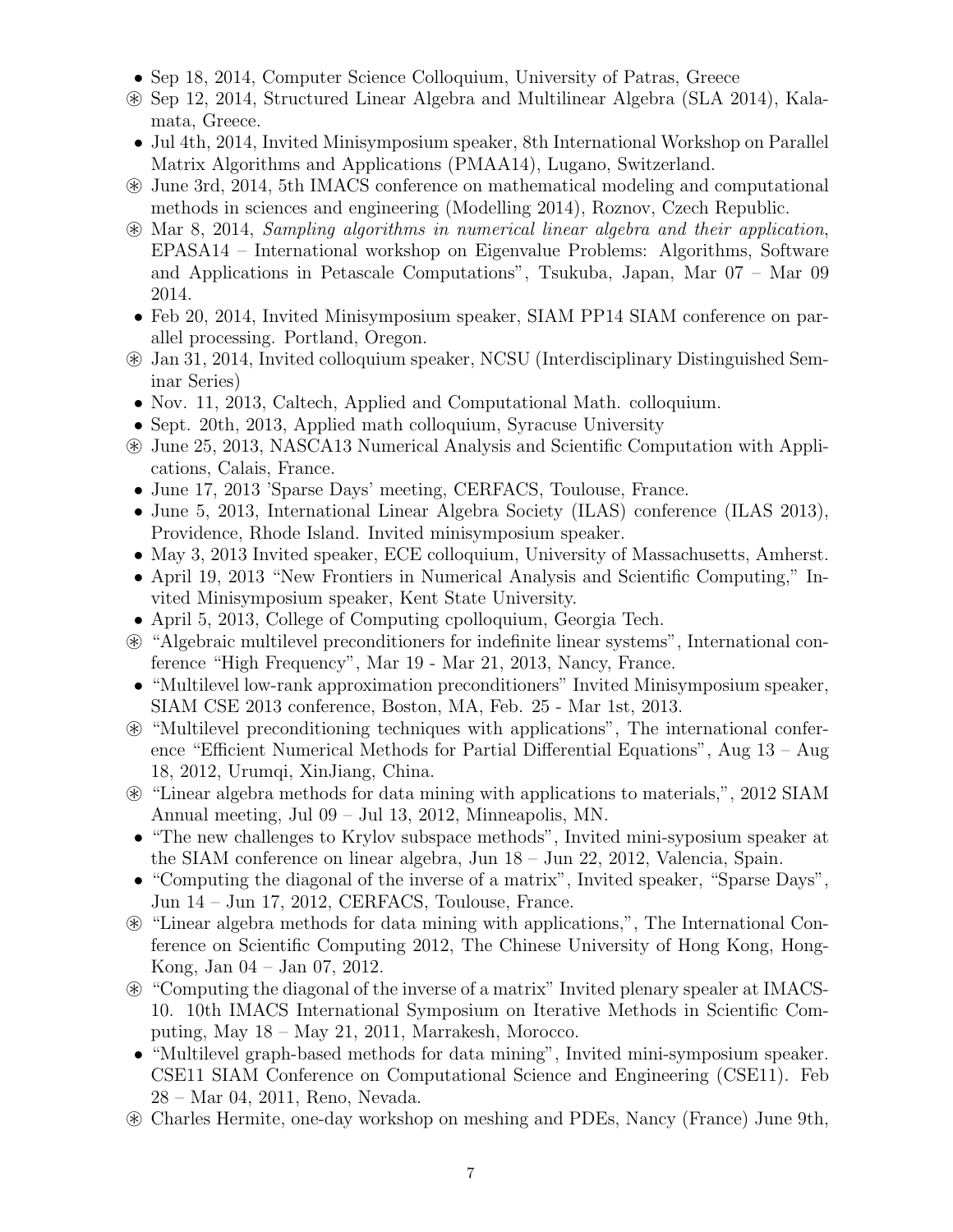2010. "Multilevel preconditioning techniques with applications".

- Oak Ridge National Lab Computer Science and mathematics Seminar Feb 4 Feb 5, 2010.
- ~ Numerical Analysis and Scientific Computation with Applications, Agadir Morrocco, May  $18 -$ May  $22$ ,  $2010$ .

#### Publications: Books

- [1] M. W. Berry, K. A. Gallivan, E. Gallopoulos, A. Grama, B. Philippe, Y. Saad, and F. Saied. High-Performance scientific computing. Pringer, New York, 2012.
- [2] Y. Saad. Numerical Methods for Large Eigenvalue Problems-classics edition. SIAM, Philadelphia, 2011.
- [3] Y. Saad. Iterative Methods for Sparse Linear Systems, 2nd edition. SIAM, Philadelpha, PA, 2003.
- [4] Y. Saad. Numerical Methods for Large Eigenvalue Problems. Halstead Press, New York, 1992.
- [5] A. Ferreira, J. Rolim, Y. Saad, and T. Yang. Parallel Algorithms for Irregularly Structured Problems, Proceedings of Third International Workshop, IRREGULAR'96 Santa Barbara, CA USA, August 19-21, 1996. Lecture notes in Computer Science, No 1117. Springer Verlag, Berlin, Heidelberg, New-York, 1996. (Conference proceedings).
- [6] D. E. Keyes, Y. Saad, and D. G. Truhlar. Domain-Based Parallelism and Problem Decomposition Methods in Computational Science and Engineering. SIAM, Philadelphia, PA, 1995. (Conference proceedings).
- [7] D. L. Boley, D. G. Truhlar, Y. Saad, R. E. Wyatt, and L. E. Collins. Practical Iterative Methods for Large Scale Computations. North Holland, Amsterdam, 1989. (Conference proceedings).

### Publications: Journal Articles

- [1] Yousef Saad. Iterative methods for linear systems of equations: A brief historical journey. Contemporary Mathematics, ., 2019. To appear. See Arxiv: http://arxiv.org/abs/1908.01083.
- [2] Ruipeng Li, Yuanzhe Xi, Lucas Erlandson, and Yousef Saad. The eigenvalues slicing library (EVSL): Algorithms, implementation, and software. SIAM Journal on Scientific Computing, 41(4):C393–C415, 2019.
- [3] Jie Chen and Yousef Saad. A posteriori error estimate for computing tr(f (A)) by using the Lanczos method. Numerical Linear Algebra with Applications,  $25(5)$ :e:2170, 2018.
- [4] Y. Xi and Y. Saad. Fast computation of spectral densities for generalized eigenvalue problems. SIAM Journal on Scientific Computing, 40:A2749–A2773, 2018. also: ArXiv: https://arxiv.org/pdf/1706.06610.pdf.
- [5] Shashanka Ubaru and Yousef Saad. Sampling and multilevel coarsening algorithms for fast matrix approximations. Numerical Linear Algebra with Applications, 26(3):e2234, 2019. e2234 nla.2234.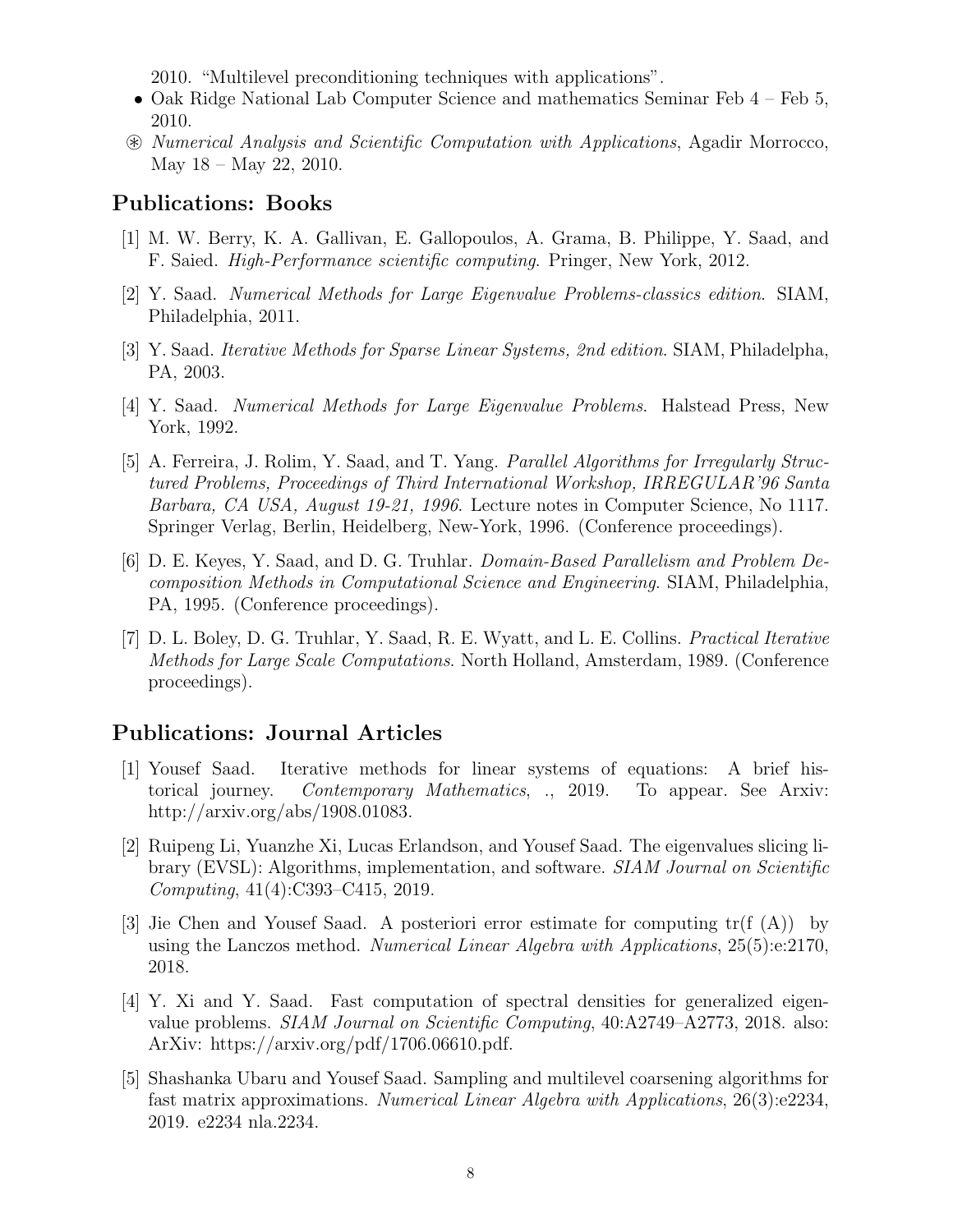- [6] Vassilis Kalantzis, Yuanzhe Xi, and Yousef Saad. Beyond automated multilevel substructuring: Domain decomposition with rational filtering. SIAM Journal on Scientific Computing, 40(4):C477–C502, 2018.
- [7] G. Wang, G. B. Giannakis, Y. Saad, and J. Chen. Phase retrieval via reweighted amplitude flow. IEEE Transactions on Signal Processing, 66(11):2818–2833, 2018.
- [8] C. Brezinski, M. Redivo-Zaglia, and Y. Saad. Shanks sequence transformations and anderson acceleration. SIAM Review, 60(3):646–669, 2018.
- [9] Geoffrey Dillon, , Vasileos Kalantzis, Yuanxhe Xi, and Yousef Saad. A hierarchical low-rank Schur complement preconditioner for indefinite linear systems. SIAM Journal on Scientific Computing, 40(4):A2234–A2252, 2018.
- [10] Shashanka Ubaru, Abd-Krim Seghouane, and Yousef Saad. Improving the incoherence of a learned dictionary via rank shrinkage. Neural Computation, 29(1), 2017.
- [11] Shashanka Ubaru, Yousef Saad, and Abd-Krim Seghouane. Fast estimation of approximate matrix ranks using spectral densities. Neural Computation, 29(5):1317–1351, 2017.
- [12] Shashanka Ubaru, Agnieszka Miedlar, and Yousef Saad. Formation enthalpies for transition metal alloys using machine learning. Phys. Rev. B, 95:214102, 2017.
- [13] Shashanka Ubaru, Jie Chen, and Yousef Saad. Fast estimation of tr(f (A)) via stochastic Lanczos quadrature. SIAM Journal on Matrix Analysis and Applications, 38(4):1075–1099, 2017.
- [14] Vassilis Kalantzis, James Kestyn, Eric Polizzi, and Y. Saad. Domain decomposition approaches for accelerating contour integration eigenvalue solvers for symmetric eigenvalue problems. Numerical Linear Algebra with Applications, 25(5), 2018.
- [15] Vassilis Kalantzis, A. Cristiano I. Malossi, Costas Bekas, Alessandro Curioni, Efstratios Gallopoulos, and Yousef Saad. A scalable iterative dense linear system solver for multiple right-hand sides in data analytics. Parallel Computing, 74:136–153, 2018.
- [16] Yuanzhe Xi and Yousef Saad. A rational function preconditioner for indefinite sparse linear systems. SIAM Journal on Scientific Computing, 39(3), 2017.
- [17] Difeng Cai, Edmond Chow, Lucas Erlandson, Yousef Saad, and Yuanzhe Xi. Smash: Structured matrix approximation by separation and hierarchy. Numerical Linear Algebra with Applications, 25(6):e2204, 2018. e2204 nla.2204.
- [18] Jared L. Aurentz, Vassilis Kalantzis, and Yousef Saad. Cucheb: A GPU implementation of the filtered Lanczos procedure. Computer Physics Communications, 220:332– 340, 2017.
- [19] Yuanzhe Xi and Yousef Saad. Computing partial spectra with least-squares rational filters. SIAM Journal on Scientific Computing, 38:A3020–A3045, 2016.
- [20] Yuanzhe Xi, Ruipeng Li, and Yousef Saad. An algebraic multilevel preconditioner with low-rank corrections for general sparse symmetric matrices. SIAM Journal on Matrix Analysis and Applications, 37(1):235–259, 2016.
- [21] Edordo Di Napoli, Eric Polizzi, and Yousef Saad. Efficient estimation of eigenvalue counts in an interval. Numerical Linear Algebra with Applications, 23(4):674–692, 2016. nla.2048.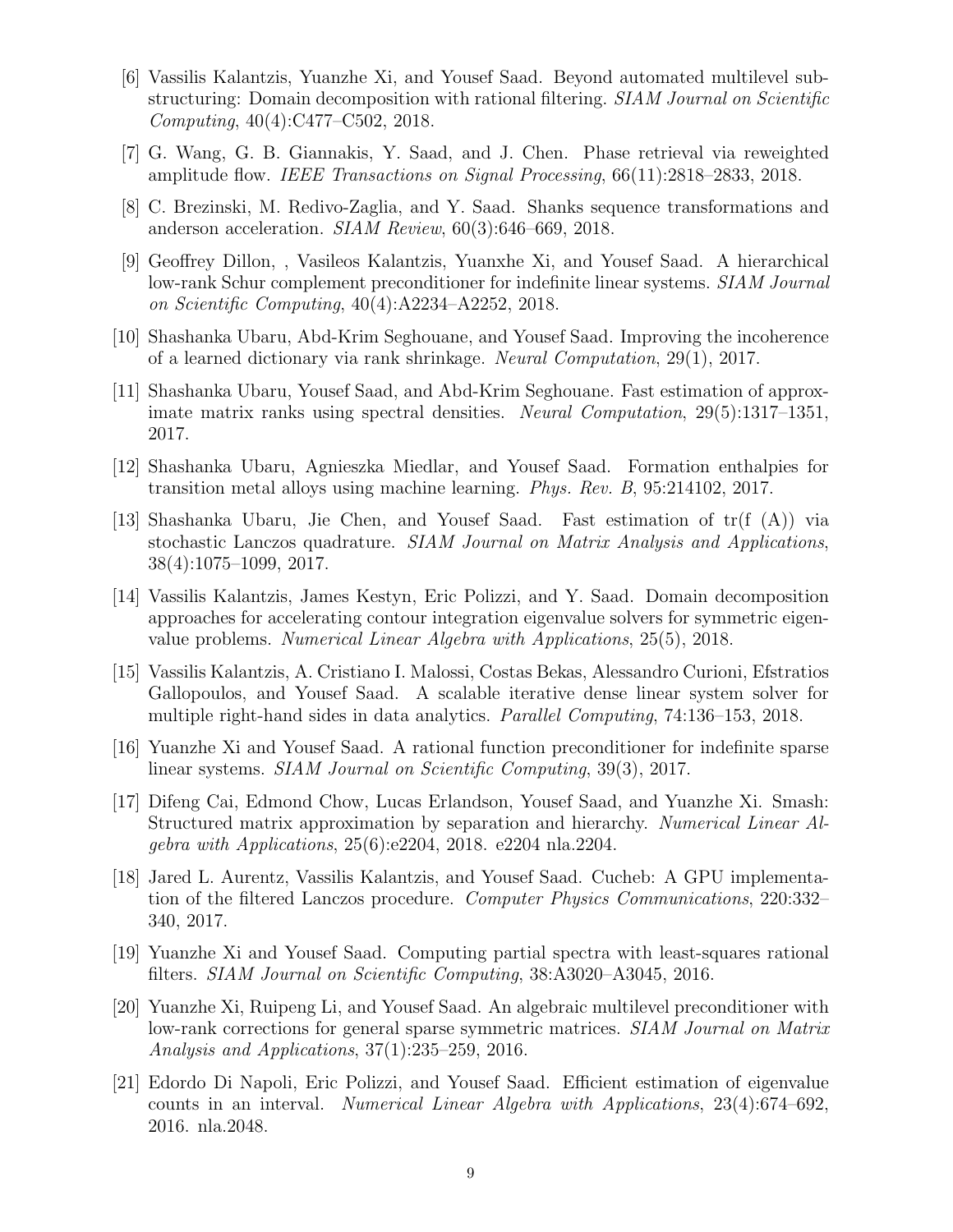- [22] Jiri Brabec, Lin Lin, Meiyue Shao, Niranjan Govind, Chao Yang, Yousef Saad, and Esmond G. Ng. Efficient algorithms for estimating the absorption spectrum within linear response tddft. Journal of Chemical Theory and Computation, 11(11):5197– 5208, 2015.
- [23] Lin Lin, Yousef Saad, and Chao Yang. Approximating spectral densities of large matrices. SIAM review, 58(1):34–65, 2016. arXiv: http://arxiv.org/abs/1308.5467.
- [24] Shashanka Ubaru, Arya Mazumdar, and Yousef Saad. Low rank approximation and decomposition of large matrices using error correcting codes. IEEE Transactions on Information Theory, 63(9):5544–5558, 2017.
- [25] Ruipeng Li, Yuanzhe Xi, Eugene Vecharynski, Chao Yang, and Yousef Saad. A Thick-Restart Lanczos algorithm with polynomial filtering for Hermitian eigenvalue problems. SIAM Journal on Scientific Computing, 38:A2512–A2534, 2016.
- [26] Vassilis Kalantzis, Ruipeng Li, and Yousef Saad. Spectral Schur complement techniques for symmetric eigenvalue problems. Electronic Transactions on Numerical Analysis, 45:305–329, 2016.
- [27] Pablo Salas, Luc Giraud, Yousef Saad, and Stephane Moreau. Spectral recycling strategies for the solution of nonlinear eigenproblems in thermoacoustics. Numerical Linear Algebra with Applications, 22(6):1039–1058, 2015. nla.1995.
- [28] Yousef Saad. Analysis of subspace iteration for eigenvalue problems with evolving matrices. SIAM Journal on Matrix Analysis and Applications, 37(1):103–122, 2016.
- [29] Y. Zhou, J. R. Chelikowsky, and Y. Saad. Chebyshev-filtered subspace iteration method free of sparse diagonalization for solving the kohnsham equation. Journal of Computational Physics, 274:770 – 782, 2014.
- [30] Ruipeng Li, Yuanzhe Xi, and Yousef Saad. Schur complement based domain decomposition preconditioners with low-rank corrections. Numerical Linear Algebra with Applications, 23(2):706–729, 2016.
- [31] Ruipeng Li and Yousef Saad. Low-rank correction methods for algebraic domain decomposition preconditioners. SIAM Journal on Matrix Analysis and Applications, 38(3):807828, 2017.
- [32] Abd-Krim Seghouane and Yousef Saad. Prewhitening high dimensional fMRI data sets without eigendecomposition. Neural Computation, 26(5):907–919, 2014.
- [33] Eugene Vecharynski and Yousef Saad. Fast updating algorithms for latent semantic indexing. SIAM Journal on Matrix Analysis and Applications, 35(3):1105–1131, 2014. arXiv: http://arxiv.org/abs/1310.2008.
- [34] Daniel Osei-Kuffuor, Ruipeng Li, and Yousef Saad. Matrix reordering using multilevel graph coarsening for ILU preconditioning. SIAM Journal on Scientific Computing, 37(1):A391–A419, 2015.
- [35] Edmond Chow and Yousef Saad. Preconditioned methods for sampling multivariate Gaussian distributions. SIAM Journal on Scientific Computing, 36(2), 2013.
- [36] T. T. Ngo, M. Bellalij, and Y. Saad. The trace ratio optimization problem. SIAM review, 54(3):545–569, 2012.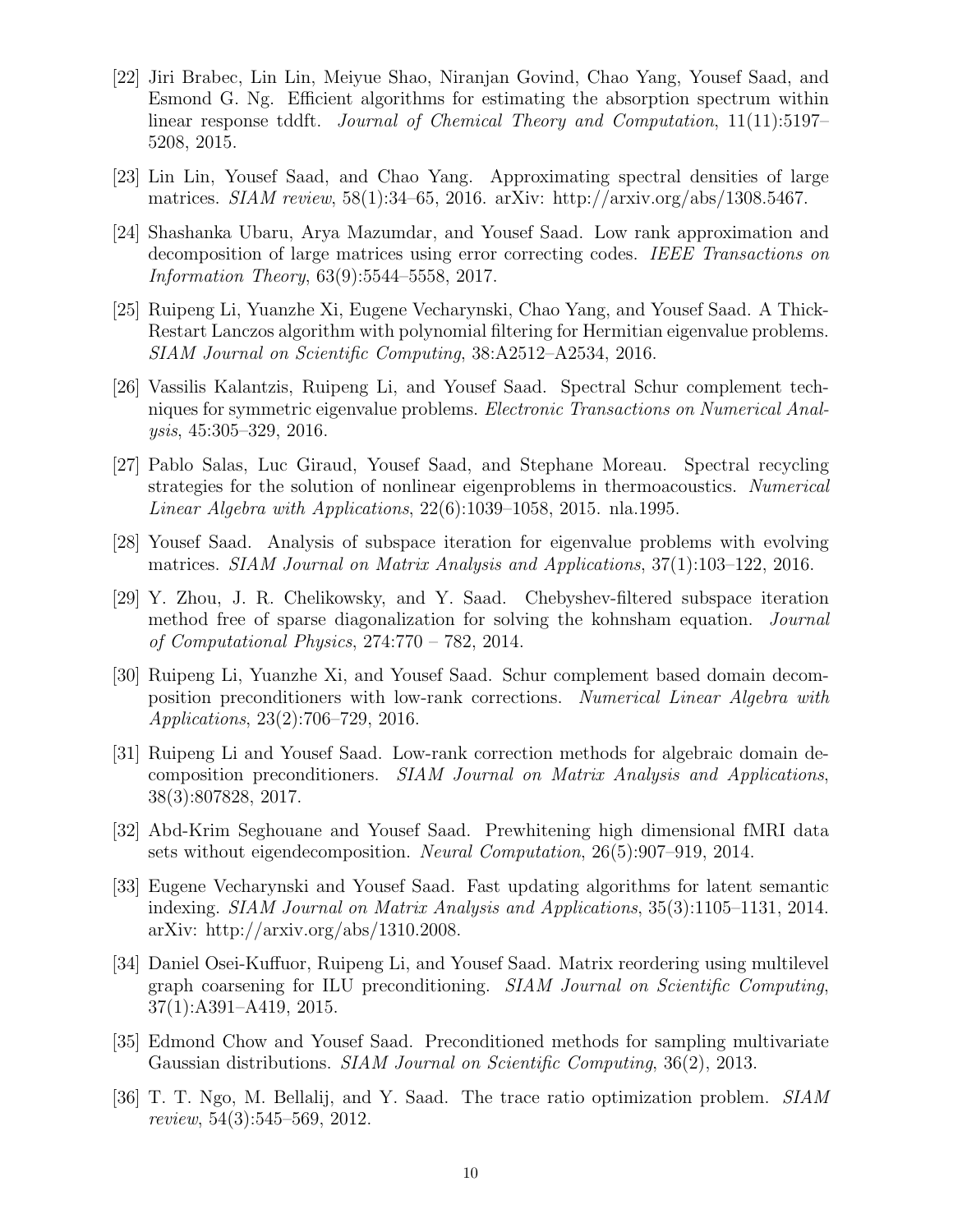- [37] Tadashi Ando, Edmond Chow, Yousef Saad, and Jeffrey Skolnick. Krylov subspace methods for computing hydrodynamic interactions in brownian dynamics simulations. The Journal of Chemical Physics, 137(6):064106–14, 2012.
- [38] Ruipeng Li and Yousef Saad. Divide and conquer low-rank preconditioning techniques. SIAM Journal on Scientific Computing, 35:A2069–A2095, 2013.
- [39] Y. Saad, D. Gao, T. Ngo, S. Bobbitt, J. Chelikowsky, and W. Andreoni. Data mining for materials: Computational experiments with AB compounds. Phys. Rev. B, 85(10):104104–13, 2012.
- [40] Eugene Vecharynski, Yousef Saad, and Masha Sosonkina. Graph partitioning using matrix values for preconditioning symmetric positive definite systems. SIAM Journal on Scientific Computing, 36(1):A63–A87, 2014.
- [41] G. Schofield, J. R. Chelikowsky, and Yousef Saad. A spectrum slicing method for the kohn-sham problem. Computer Physics Communications, 183(3):497–505, 2012.
- [42] S. MacLachlan, D. Osei-Kuffuor, and Yousef Saad. Modification and compensation strategies for threshold-based incomplete factorizations. SIAM Journal on Scientific Computing, 34(1):A48–A75, 2012.
- [43] H. R. Fang and Y. Saad. A filtered Lanczos procedure for extreme and interior eigenvalue problems. SIAM Journal on Scientific Computing, 34(4):A2220–A2246, 2012.
- [44] R. B. Sidje and Y. Saad. Rational approximation to the Fermi-Dirac function with applications in density functional theory. Numerical Algorithms, 56:455–479, 2011. 10.1007/s11075-010-9397-6.
- [45] B. N. Sheehan, Y. Saad, and R. Sidje. Computing exp(-tA)b with laguerre polynomials. Electronic Transactions on Numerical Analysis, 37:147–165, 2010.
- [46] L. Giraud, A. Haidar, and Y. Saad. Sparse approximations of the Schur complement for parallel algebraic hybrid solvers in 3D. Numerical Mathematics: Theory, Methods and Applications, 3(3):276–294, 2010.
- [47] J. Tang and Y. Saad. Domain-decomposition-type methods for computing the diagonal of a matrix inverse. SIAM Journal on Scientific Computing, 33(5):2823–2847, 2011.
- [48] Jok M. Tang and Yousef Saad. A probing method for computing the diagonal of a matrix inverse. Numerical Linear Algebra with Applications, 19(3):485–501, 2011.
- [49] J. Tang and Y. Saad. A new method for computing the diagonal of a matrix inverse. Hong-Kong Institution for Engineers Transactions, 17(4):69–72, 2010.
- [50] Y. Saad, J. Chelikowsky, and S. Shontz. Numerical methods for electronic structure calculations of materials. SIAM review, 52:3–54, 2009.
- [51] Ruipeng Li, Hector Klie, Hari Sudan, and Yousef Saad. Towards realistic reservoir simulations on manycore platforms. *SPE Journal*, pages 1–23, 2010.
- [52] Stefano Baroni, Ralph Gebauer, O Bari Malciolu, Yousef Saad, Paolo Umari, and Jiawei Xian. Harnessing molecular excited states with Lanczos chains. *Journal of* Physics: Condensed Matter, 22(7):074204, 2010.
- [53] Jie Chen, Mihai Anitescu, and Yousef Saad. Computing f(A)b via least squares polynomial approximations. SIAM Journal on Scientific Computing, 33(1):195–222, 2011.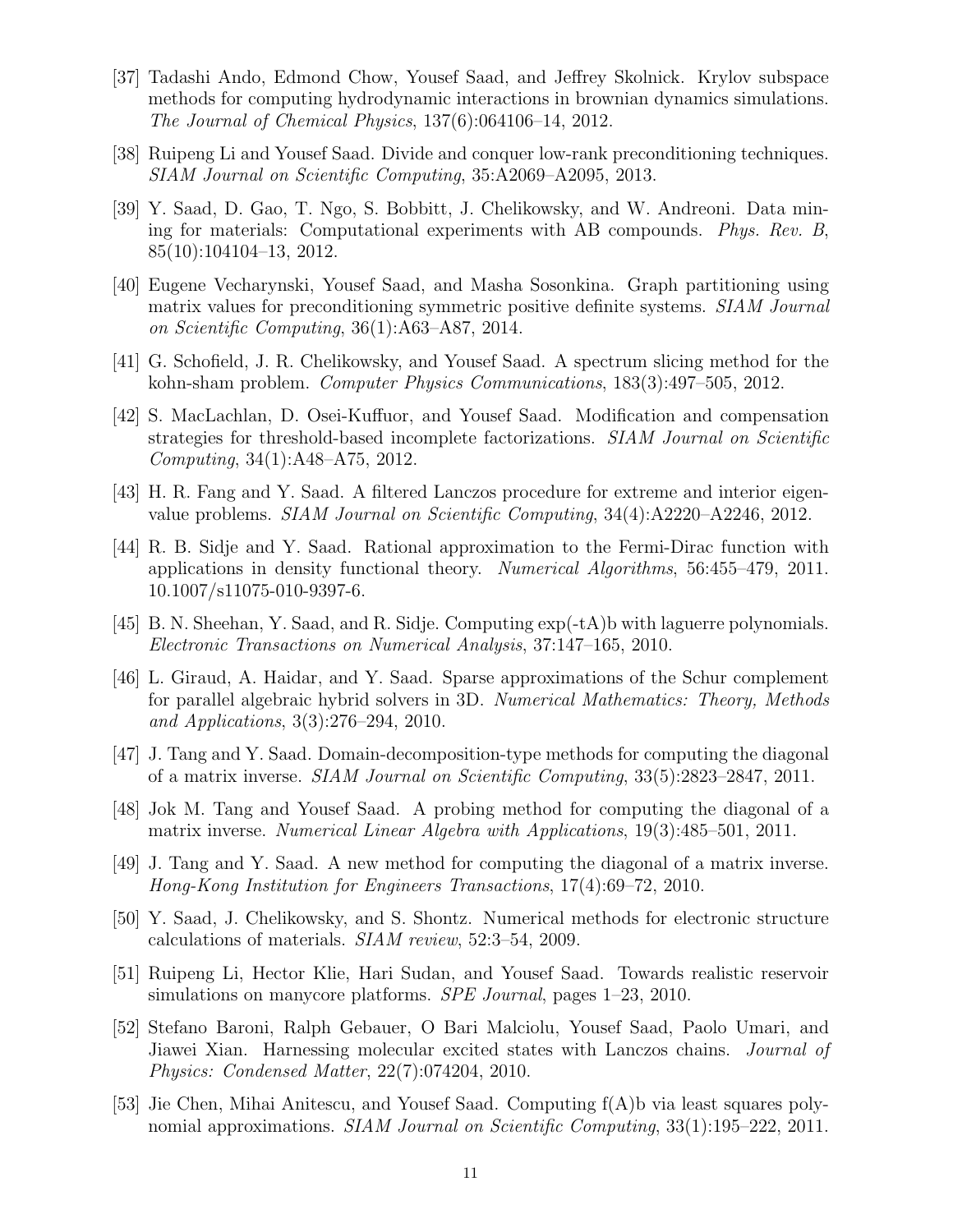- [54] Jie Chen and Yousef Saad. Finding dense subgraphs for sparse undirected, directed, and bipartite graphs. IEEE Trans. Know. and Data. Eng., 24(7):1216–1230, 2012.
- [55] T. T. Ngo, M. Bellalij, and Y. Saad. The trace ratio optimization problem for dimensionality reduction. SIAM Journal on Matrix Analysis and Applications, 31:2950–2971, 2010.
- [56] Daniel Osei-Kuffuor and Yousef Saad. Preconditioning Helmholtz linear systems. Appl. Numer. Math., 60:420–431, April 2010.
- [57] E. Kokiopoulou, J. Chen, and Y. Saad. Trace optimization and eigenproblems in dimension reduction methods. Numerical Linear Algebra with Applications, 18:565– 602, 2011.
- [58] Caterina Calgaro, Jean-Paul Chehab, and Yousef Saad. Incremental incomplete lu factorizations with applications. Numerical Linear Algebra with Applications, 17(5):811– 837, 2010.
- [59] E. Kokiopoulou and Y. Saad. Enhanced graph-based dimensionality reduction with repulsion Laplaceans. Pattern Recogn.,  $42(11):2392-2402$ , 2009.
- [60] M. Bellalij, Y. Saad, and H. Sadok. Analysis of some Krylov subspace methods for normal matrices via approximation theory and convex optimization. *Electronic Trans*actions on Numerical Analysis, 33:17–30, 2008.
- [61] J. Chen, H. R. Fang, and Y. Saad. Fast approximate knn graph construction for high dimensional data via recursive Lanczos bisection. Journal of Machine Learning Research, 10:1989–2012, 2009.
- [62] James R. Chelikowsky, Murilo L. Tiago, Yousef Saad, and Yunkai Zhou. Algorithms for the evolution of electronic properties in nanocrystals. Computer Physics Communications,  $177(12)$ :1 – 5, 2007. Proceedings of the Conference on Computational Physics 2006 {CCP} 2006 Conference on Computational Physics 2006.
- [63] James R Chelikowsky, Alexey T Zayak, T-L Chan, Murilo L. Tiago, Yunkai Zhou, and Yousef Saad. Algorithms for the electronic and vibrational properties of nanocrystals. Journal of Physics: Condensed Matter, 21(6):064207, 2009.
- [64] Dario Rocca, Ralph Gebauer, Yousef Saad, and Stefano Baroni. Turbo charging timedependent density-functional theory with Lanczos chains. The Journal of Chemical Physics, 128(15):154105, 2008.
- [65] Z. Feng, A. Soulaimani, and Y. Saad. Nonlinear krylov acceleration for CFD-based aeroelasticity. Journal of Fluids and Structures,  $25(1):26 - 41$ , 2009.
- [66] C. Bekas, E. Kokiopoulou, and Y. Saad. Computation of large invariant subspaces using polynomial filtered lanczos iterations with applications in density functional theory. SIAM Journal on Matrix Analysis and Applications, 30(1):397–418, 2008.
- [67] J. Chen and Y. Saad. Lanczos vectors versus singular vectors for effective dimension reduction. IEEE Trans. on Knowledge and Data Engineering, 21(9):1091–1103, 2009.
- [68] J. Chen and Y. Saad. On the tensor SVD and optimal low rank orthogonal approximations of tensors. SIAM Journal on Matrix Analysis and Applications, 30(4):1709–1734, 2008.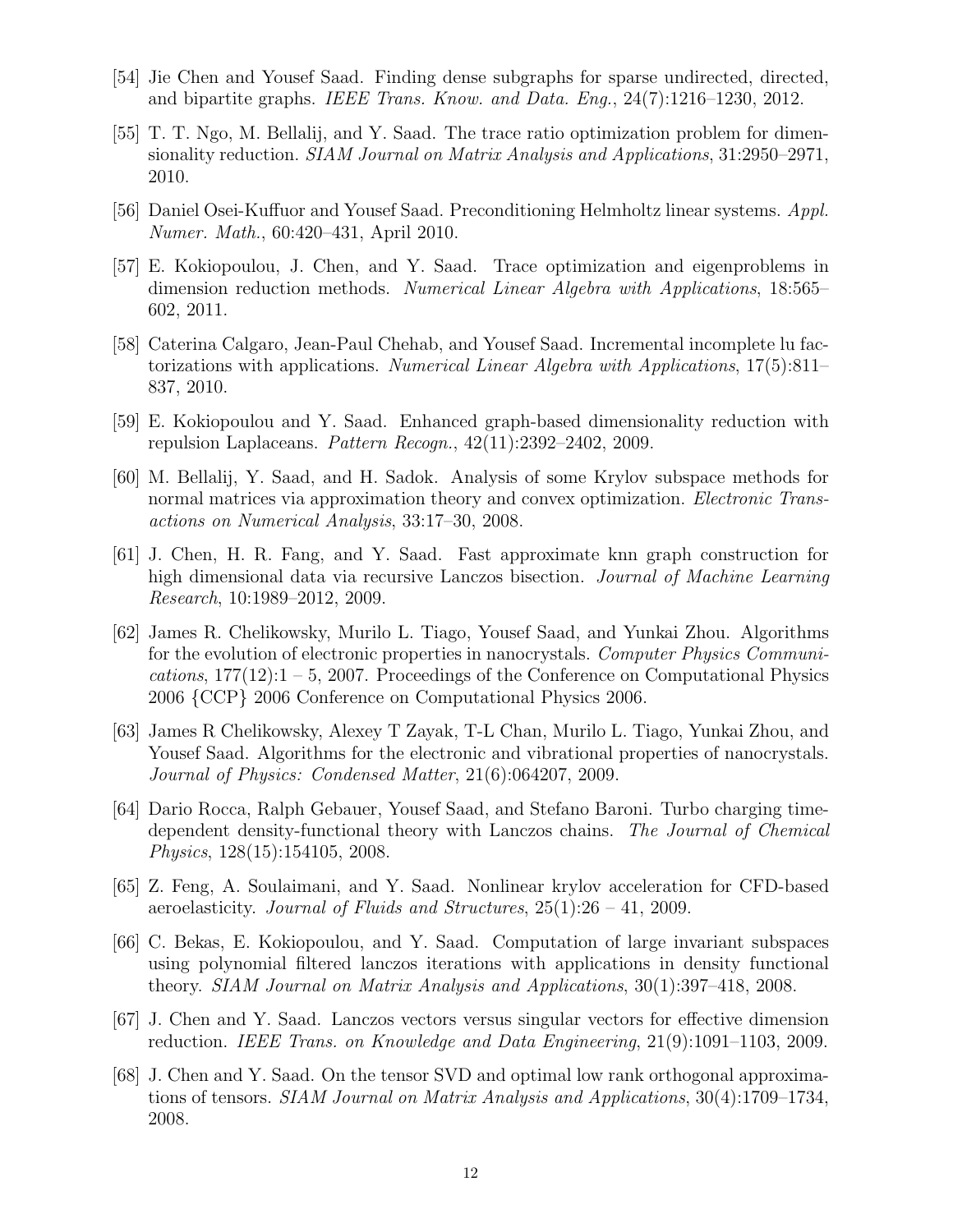- [69] Yunkai Zhou and Yousef Saad. A Chebyshev-Davidson algorithm for large symmetric eigenproblems. SIAM Journal on Matrix Analysis and Applications, 29(3):954–971, 2007.
- [70] M. Alemany, M. Jain, M. L. Tiago, Y. Zhou, Y. Saad, and J. R. Chelikowsky. Efficient first principle calculations of the electronic structure of periodic systems. Computer Physics Communications, 177:339–347, 2007.
- [71] Haw ren Fang and Yousef Saad. Two classes of multisecant methods for nonlinear acceleration. Numerical Linear Algebra with Applications, 16(3):197–221, 2009.
- [72] J. Jones, M. Sosonkina, and Y. Saad. Component-based iterative methods for sparse linear systems. Concurrency and Computation: Practice and Experience, 19:625–635, 2007.
- [73] M. Bellalij, Y. Saad, and H. Sadok. On the convergence of the Arnoldi process for eigenvalue problems. SIAM Journal on Numerical Analysis, 48(2):393–407, 2010.
- [74] E. Kokiopoulou and Y. Saad. Orthogonal neighborhood preserving projections: A projection-based dimensionality reduction technique. IEEE TPAMI, 29:2143–2156, 2007.
- [75] M. Ilic, I. W. Turner, and Y. Saad. Linear system solution by null-space approximation and projection (snap). Numerical Linear Algebra with Applications, 14:61–82, 2007.
- [76] B. Philippe and Y. Saad. On correction equations and domain decomposition for computing invariant subspaces. Computer Methods in Applied Mechanics and Engineering (special issue devoted to Domain Decomposition), 196:1471–1483, 2007.
- [77] S. MacLachlan and Y. Saad. A greedy strategy for coarse-grid selection. SIAM Journal on Scientific Computing, 29(5):1825–1853, 2007.
- [78] S. MacLachlan and Y. Saad. Greedy coarsening strategies for non-symmetric problems. SIAM Journal on Scientific Computing, 29(5):2115–2143, 2007.
- [79] Yunkai Zhou, Yousef Saad, Murilo L. Tiago, and James R. Chelikowsky. Parallel selfconsistent-field calculations via Chebyshev-filtered subspace acceleration. Phy. rev. E, 74:066704, 2006.
- [80] M.L. Tiago, Y. Zhou, M. M. G. Alemany, Y. Saad, and J.R. Chelikowsky. The evolution of magnetism in iron from the atom to the bulk. Physical Review Letters, 97:147201–4, 2006.
- [81] Z. Li and Y. Saad. SchurRAS: A restricted version of the overlapping Schur complement preconditioner. SIAM Journal on Scientific Computing, 27:1787–1801, 2006.
- [82] C. Bekas, E. Kokiopoulou, and Y. Saad. An estimator for the diagonal of a matrix. Applied Numerical Mathematics,  $57(11-12):1214 - 1229$ , 2007. Numerical Algorithms, Parallelism and Applications (2).
- [83] Yousef Saad, Yunkai Zhou, Constantine Bekas, Murilo L. Tiago, and James R. Chelikowsky. Diagonalization methods in PARSEC. Physica Status Solidi (b), 243(9):2188– 2197, 2006.
- [84] Y. Zhou, Y. Saad, M. L. Tiago, and J. R. Chelikowsky. Self-consistent-field calculation using Chebyshev-filtered subspace iteration. J. Comp. Phys.,  $219(1):172-184$ , 2006.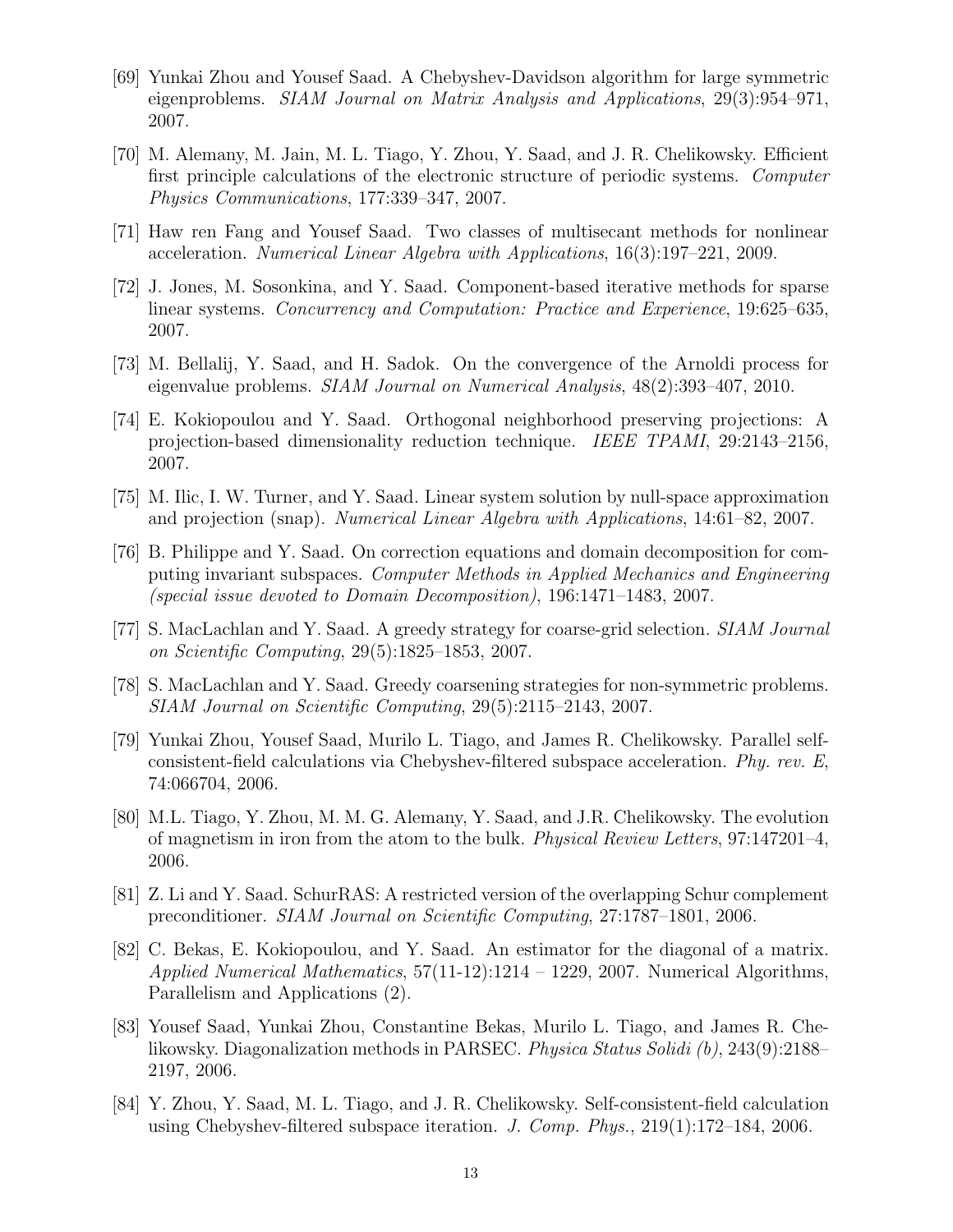- [85] Leeor Kronik, Adi Makmal, Murilo L. Tiago, M. M. G. Alemany, Manish Jain, Xiangyang Huang, Yousef Saad, and James R. Chelikowsky. PARSEC the pseudopotential algorithm for real-space electronic structure calculations: recent advances and novel applications to nano-structure. *Phys. Stat. Sol.* (*B*), 243(5):1063 1079, 2006.
- [86] Na Li and Yousef Saad. MIQR: A multilevel incomplete QR preconditioner for large sparse least-squares problems. *SIAM Journal on Matrix Analysis and Applications*, 28(2):524–550, 2006.
- [87] Y. Saad. Filtered conjugate residual-type algorithms with applications. SIAM Journal on Matrix Analysis and Applications, 28:845–870, 2006.
- [88] M. Bollhöfer and Y. Saad. Multilevel preconditioners constructed from inverse–based ILUs. SIAM Journal on Scientific Computing, 27:1627–1650, 2006.
- [89] Pascal Henon and Yousef Saad. A parallel multistage ILU factorization based on a hierarchical graph decomposition. *SIAM Journal on Scientific Computing*, 28(6):2266– 2293, 2006.
- [90] N. Li and Y. Saad. Crout versions of the ILU factorization with pivoting for sparse symmetric matrices. Electronic Transactions on Numerical Analysis, 20:75–85, 2006.
- [91] C. Bekas, Y. Saad, M. L. Tiago, and J. R. Chelikowsky. Computing charge densities with partially reorthogonalized Lanczos. Computer Physics Communications, 171(3):175–186, 2005.
- [92] E. Lorin de la Grandmaison, S. B. Gowda, Y. Saad, M. L. Tiago, and J. R. Chelikowsky. Efficient computation of the coupling matrix in time-dependent density functional theory. Computer Physics Communications, 167:7–22, 2005.
- [93] Y. Saad. Multilevel ILU with reorderings for diagonal dominance. SIAM Journal on Scientific Computing, 27(3):1032–1057, 2005.
- [94] K. Bekas and Y. Saad. Computation of smallest eigenvalues using spectral Schur complements. SIAM Journal on Scientific Computing, 27(2):458–481, 2005.
- [95] Riyad Kechroud, Azzeddine Soulaimani, Yousef Saad, and Shivaraju Gowda. Preconditioning techniques for the solution of the Helmholtz equation by the finite element method. Math. Comput. Simul., 65(4-5):303–321, 2004.
- [96] Yunkai Zhou and Yousef Saad. Block Krylov -Schur method for large symmetric eigenvalue problems. Numerical Algorithms, 47(4):341–359, 2008.
- [97] M. Sosonkina, Y. Saad, and X. Cai. Using the parallel algebraic recursive multilevel solver in modern physical applications. Future Generation Computer Systems, 20:489– 500, 2004.
- [98] Y. Saad, A. Soulaimani, and R. Touihri. Variations on algebraic recursive multilevel solvers (ARMS) for the solution of CFD problems. Applied Numerical Mathematics, 51:305–327, 2004.
- [99] W. R. Burdick, Y. Saad, L. Kronik, Manish Jain, and James Chelikowsky. Parallel implementations of time-dependent density functional theory. Computer Physics Communications, 156:22–42, 2003.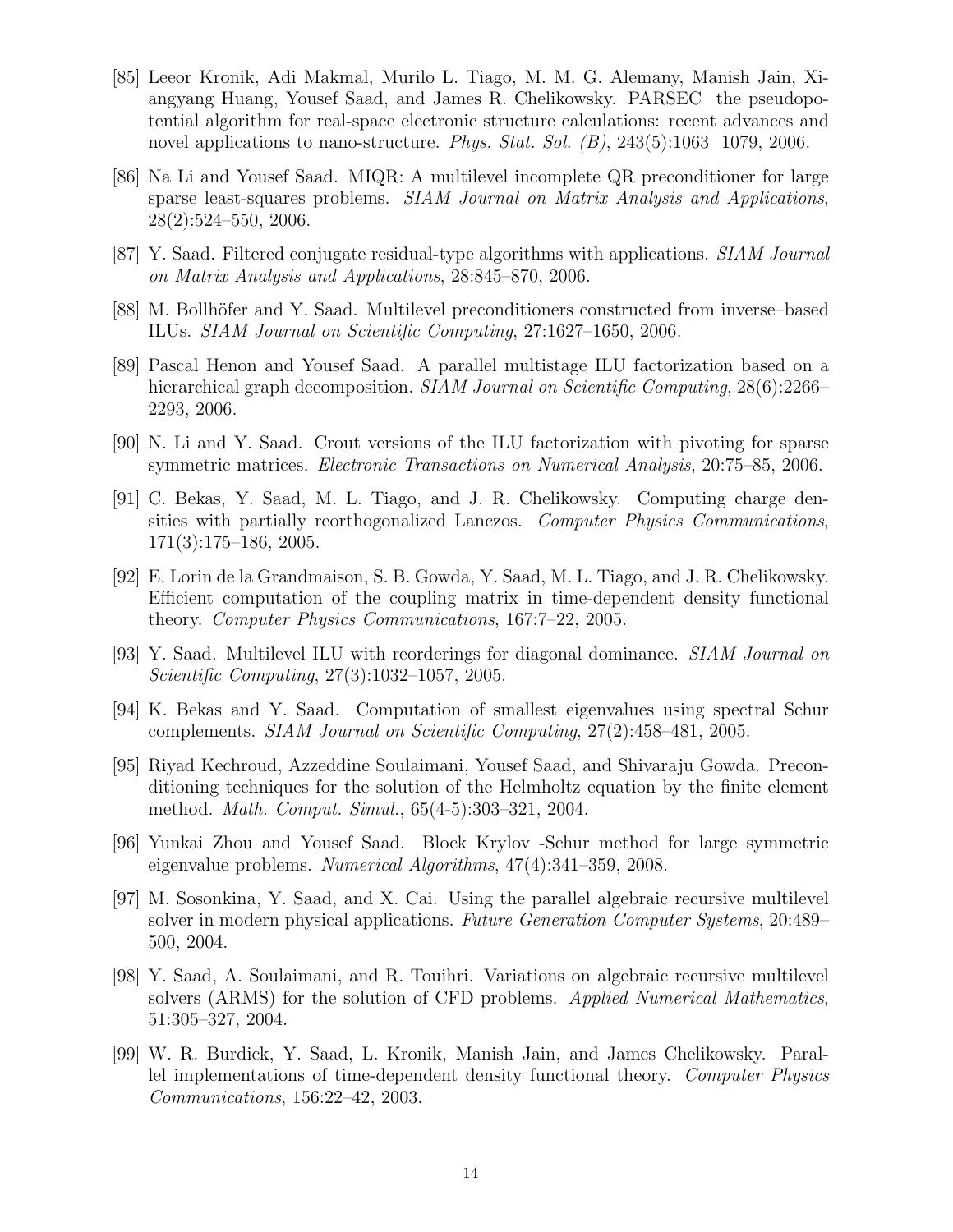- [100] Z. Li, Y. Saad, and M. Sosonkina. pARMS: a parallel version of the algebraic recursive multilevel solver. Numerical Linear Algebra with Applications, 10:485–509, 2003.
- [101] S. Ogüt, R. Burdick, Y. Saad, and J. R. Chelikowsky. Ab initio calculations for large dieletric matrices of confined systems. *Phys. Rev. Lett.*, 90(127401), 2003.
- [102] N. Li, Y. Saad, and E. Chow. Crout versions of ILU for general sparse matrices. SIAM Journal on Scientific Computing, 25(2):716–728, 2003.
- [103] Yousef Saad. Finding exact and approximate block structures for ILU preconditioning. SIAM Journal on Scientific Computing, 24(4):1107–1123, 2002.
- [104] P. Guillaume, Y. Saad, and M. Sosonkina. Rational approximation preconditioners for general sparse linear systems. Journal of Computational and Applied Mathematics, 158:419–442, 2003.
- [105] L. Little, Y. Saad, and L. Smoch. Block LU preconditioners for symmetric and nonsymmetric saddle point problems. SIAM Journal on Scientific Computing, 25(2):729– 748, 2003.
- [106] L. Little, Y. Saad, and L. Smoch. Block LU preconditioners for saddle point problems. Numerical Algorithms, 2003. Expanded version appeared in SISC, vol. 25 (2003), pp. 729-748.
- [107] Y. Saad and B. Suchomel. ARMS: An algebraic recursive multilevel solver for general sparse linear systems. Numerical Linear Algebra with Applications, 9, 2002.
- [108] M. Bollhöfer and Y. Saad. On the relations between ILUs and factored approximate inverses. SIAM Journal on Matrix Analysis and Applications, 24:219–237, 2002.
- [109] M. Bollhöfer and Y. Saad. A factored approximate inverse preconditioner with pivoting. SIAM Journal on Matrix Analysis and Applications, 23:692–702, 2002.
- [110] L. Little, Z. Li, H. G. Choi, and Y. Saad. Particle partitioning strategies for the parallel computation of solid-liquid flows. Computers in Math. with Applications, 43:1591– 1616, 2002.
- [111] A. Soulaimani, N. B. Salah, and Y. Saad. Enhanced GMRES acceleration techniques for some CFD problems. *Int. J. of CFD*,  $16(1):1-20$ ,  $2002$ .
- [112] A. Soulaimani, Y. Saad, and A. Rebaine. An edge-based stabilized finite element method for solving compressible flows: Formulation and parallel implementation. Comput. Meth. Appl. Mech. Engng, 190:6735–6761, 2001.
- [113] Y. Saad and J. Zhang. Enhanced multi-level block ILU preconditioning strategies for general sparse linear systems. Journal of Computational and Applied Mathematics, 130:99–118, 2001.
- [114] M. Sosonkina, J. T. Melson, Y. Saad, and L. T. Watson. Preconditioning strategies for linear systems in tire design. Numerical Linear Algebra with Applications, 7:743–757, 2000.
- [115] Y. Saad. Further analysis of minimal residual iterations. Numerical Linear Algebra with Applications, 7:67–93, 2000.
- [116] A. Chapman, Y. Saad, and L. Wigton. High-order ILU preconditioners for CFD problems. Int. J. Numer. Meth. Fluids, 33:767–788, 2000.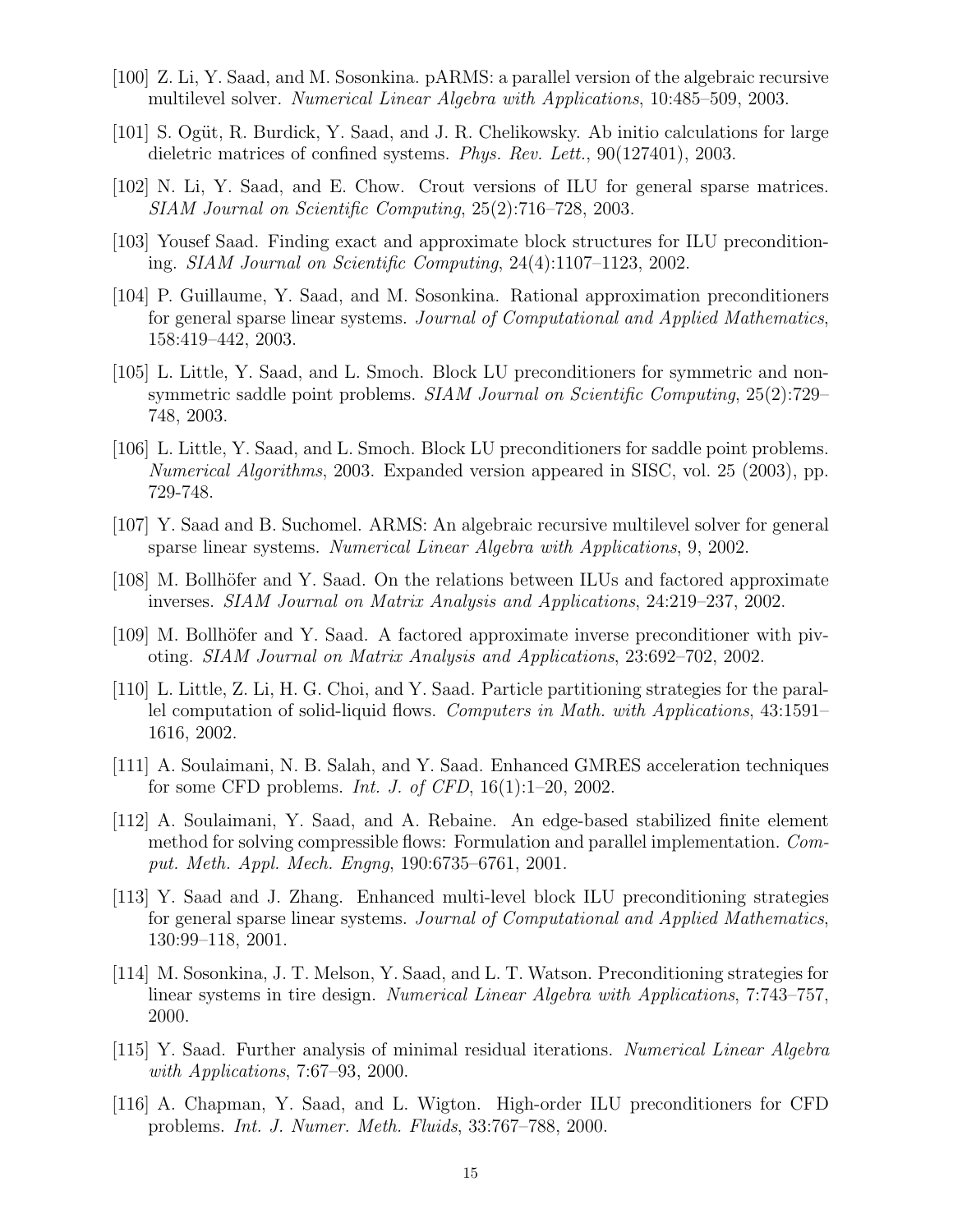- [117] Y. Saad and H. A. van der Vorst. Iterative solution of linear systems in the 20th century. Journal of Computational and Applied Mathematics, 123:1–33, 2000. Numerical analysis 2000, Vol. III. Linear algebra.
- [118] Y. Saad and J. Zhang. BILUTM: A domain-based multi-level block ILUT preconditioner for general sparse matrices. *SIAM Journal on Matrix Analysis and Applications*, 21:279–299, 2000.
- [119] Y. Saad, M. C. Yeung, J. Erhel, and F. Guyomarc. A deflated version of the conjugate gradient algorithm. SIAM Journal on Scientific Computing, 21:1909–1926, 2000.
- [120] A. Stathopoulos, S. Oğüt, Y. Saad, J.R. Chelikowsky, and H. Kim. Parallel methods and tools for predicting materials properties. Computing in Science and Engineering, 2:9–18, 2000.
- [121] Andreas Stathopoulos and Yousef Saad. Restarting techniques for (jacobi-) davidson symmetric eigenvalue methods. Electronic Transactions on Numerical Analysis, 1999. In print.
- [122] Yousef Saad and Jun Zhang. Diagonal threshold techniques in robust multi-level ILU, preconditioners for general sparse linear systems. Numerical Linear Algebra with Applications, 6:257–280, 1999.
- [123] C. Le Calvez and Y. Saad. Modified Krylov acceleration for parallel environments. Applied Numerical Mathematics, 30:191–212, 1999.
- [124] L. O. Jay, H. Kim, Y. Saad, and J. R. Chelikowsky. Electronic structure calculations using plane wave codes without diagonlization. Comput. Phys. Comm., 118:21–30, 1999.
- [125] Y. Saad and M. Sosonkina. Distributed Schur complement techniques for general sparse linear systems. SIAM Journal on Scientific Computing, 21(4):1337–1356, 1999.
- [126] P. Castillo and Y. Saad. Preconditioning the matrix exponential operator with applications. J. Scientific Computing, 13(3):225–302, 1999.
- [127] Y. Saad and J. Zhang. BILUM: Block versions of multi-elimination and multi-level ILU preconditioner for general sparse linear systems. SIAM Journal on Scientific Computing, 20:2103–2121, 1999.
- [128] K. Wu, Y. Saad, and A. Stathopoulos. Inexact Newton preconditioning techniques for eigenvalue problems. Electronic Transactions on Numerical Analysis, 7:202–214, 1998. Special issue on eigenvalue methods.
- [129] T. F. Chan, E. Chow, Y. Saad, and M. C. Yeung. Preserving symmetry in preconditioned Krylov subspace methods. *SIAM Journal on Scientific Computing*, 20:568–581, 1998.
- [130] E. Chow and Y. Saad. Experimental study of ILU preconditioners for indefinite matrices. Journal of Computational and Applied Mathematics, 86:387–414, 1997.
- [131] E. Chow and Y. Saad. Approximate inverse preconditioners via sparse-sparse iterations. SIAM Journal on Scientific Computing, 19:995–1023, 1998.
- [132] E. Chow and Y. Saad. ILUS: an incomplete LU factorization for matrices in sparse skyline format. International Journal for Numerical Methods in Fluids, 25:739–748, 1997.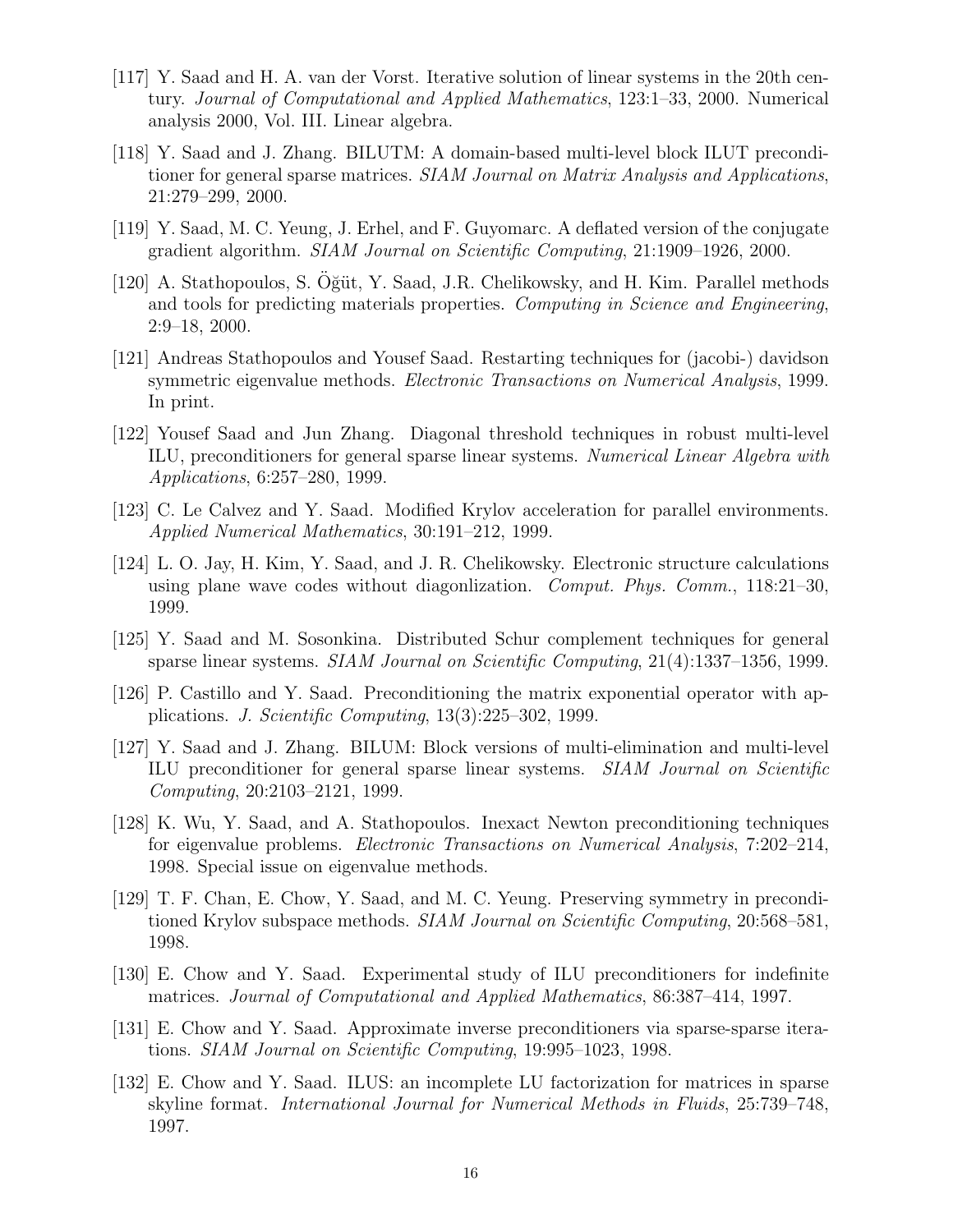- [133] Y. Saad. Analysis of augmented Krylov subspace techniques. SIAM J. Matrix Anal. Appl., 18:435–449, 1997.
- [134] A. Chapman and Y. Saad. Deflated and augmented Krylov subspace techniques. Numerical Linear Algebra with Applications, 4:43–66, 1997.
- [135] A. Stathopoulos, Y. Saad, and K. Wu. Dynamic thick restarting of the davidson, and the implicitly restarted arnoldi methods. SIAM Journal on Scientific Computing, 19:227–245, 1998.
- [136] J.R. Chelikowsky, S. Oğüt, X. Jing, K. Wu, A. Stathopoulos, and Y. Saad. Atomic and electronic structure of germanium clusters at finite temperature using finite difference methods. Mat. Res. Soc. Symp. Proc., 408(19), 1997.
- [137] A. Soulaimani and Y. Saad. An arbitrary Lagrangian-Eulerian finite element method for solving three-dimensional free surface flows. Comput. Meth. Appl. Mech. Eng., 162:79–106, 1998.
- [138] E. Chow and Y. Saad. Approximate inverse techniques for block-partitioned matrices. SIAM Journal on Scientific Computing, 18:1657–1675, 1997.
- [139] Y. Saad and K. Wu. DQGMRES: a direct quasi-minimal residual algorithm based on incomplete orthogonalization. Numerical Linear Algebra with Applications, 3:329–343, 1996.
- [140] X. C. Cai and Y. Saad. Overlapping domain decomposition algorithms for general sparse matrices. Numerical Linear Algebra with Applications, 3:221–237, 1996.
- [141] Y. Saad. ILUM: a multi-elimination ILU preconditioner for general sparse matrices. SIAM Journal on Scientific Computing, 17(4):830–847, 1996.
- [142] Y. Saad, A. Stathopoulos, J. Chelikowsky, K. Wu, , and S. Oğüt. Solution of large eigenvalue problems in electronic structure calculations. BIT, 36(3):563–578, 1996.
- [143] J. R. Chelikowsky and Y. Saad. Grids in space: The electronic and structural properties of clusters. Chemical Design Automation News, 11:29–38, 1996.
- [144] X. Jing, N. Troullier, J. R. Chelikowsky, K. Wu, and Y. Saad. Vibrational modes of Silicon nanostructures. Solid State Communi., 96:231, 1995.
- [145] J. R. Chelikowsky, X. Jing, K. Wu, and Y. Saad. Molecular dynamics with quantum forces: Vibrational spectra of localized systems. Physical Review B, B 53:12071, 1996.
- [146] A. Stathopoulos, Y. Saad, and C.F. Fisher. Robust preconditioning of large, sparse symmetric eigenvalue problems. Journal of Computational and Applied Mathematics, pages 197–215, 1995.
- [147] N. Troullier, J. R. Chelikowsky, and Y. Saad. Calculating large systems with plane waves: Is it a  $n^3$  or  $n^2$  scaling problem? Solid State Commun., 93:225, 1995.
- [148] J. R. Chelikowsky, N. Troullier, X. Jing, D. Dean, N. Binggeli, K. Wu, and Y. Saad. Algorithms for predicting the structural properties of clusters. Computer Physics Communications, 85:325, 1995. Feature article.
- [149] J. R. Chelikowsky, N. Troullier, and Y. Saad. The finite-difference-pseudopotential method: Electronic structure calculations without a basis. Physical Review Letters, 72:1240, 1994.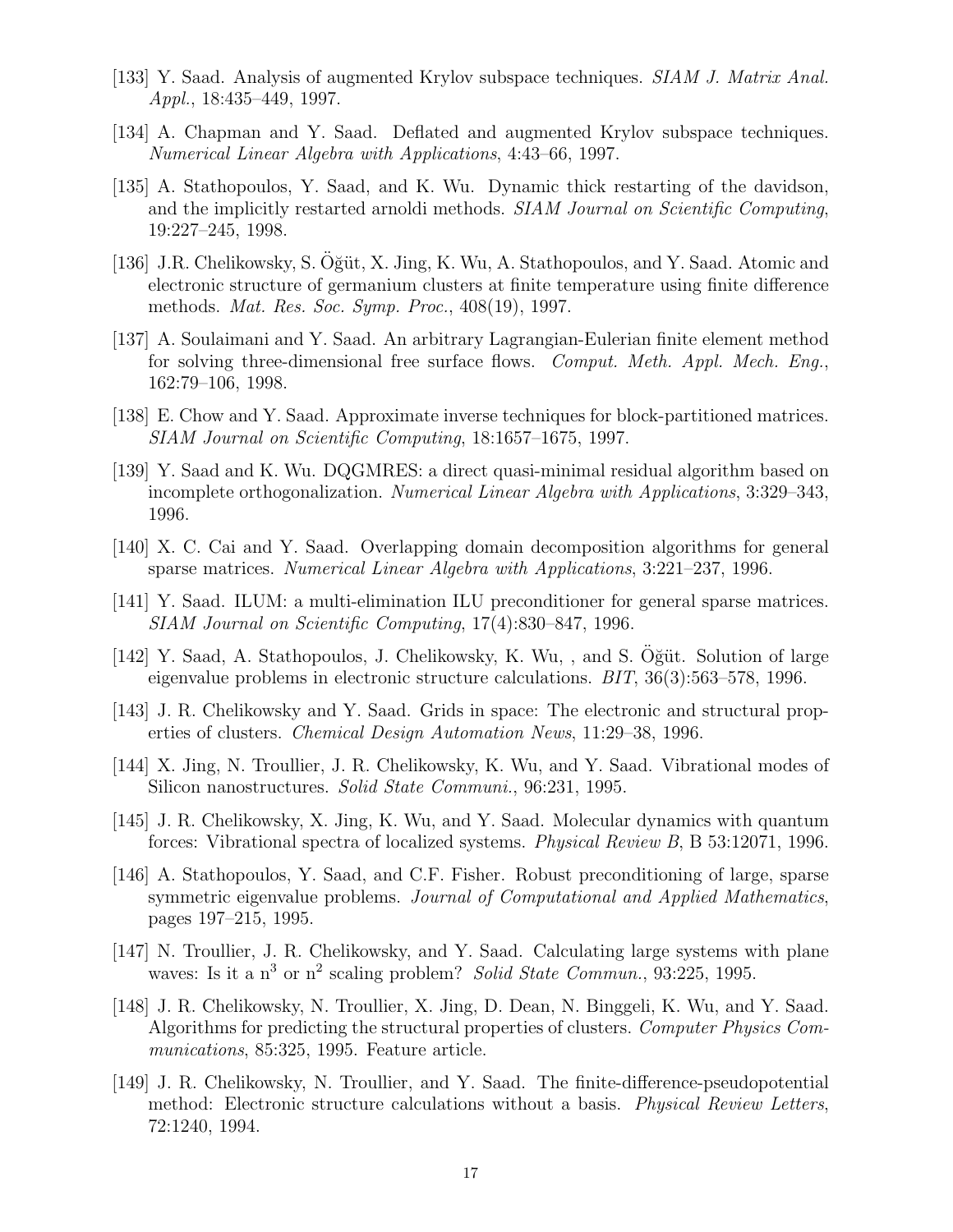- [150] J. R. Chelikowsky, N. Troullier, K. Wu, and Y. Saad. Higher order finite difference pseudopotential method: An application to diatomic molecules. Physical Review B, B 50:11355, 1994.
- [151] X. Jing, N. Troullier, D. Dean, N. Binggeli, J. R. Chelikowsky, K. Wu, and Y. Saad. Ab initio molecular dynamics simulations of Si clusters using a high-order finitedifference-pseudopotential method. Physical Review B, B 50:12234, 1994.
- [152] Y. Saad. ILUT: a dual threshold incomplete ILU factorization. Numerical Linear Algebra with Applications, 1:387–402, 1994.
- [153] P. N. Brown and Y. Saad. Convergence theory of nonlinear Newton-Krylov algorithms. SIAM Journal on Optimization, 4:297–330, 1994.
- [154] James R. Chelikowsky, N. Troullier, and Y. Saad. The finite difference pseudopotential method: electronic structure calculations without a basis. Phys. Rev. Letters, 72:1240–1243, 1994.
- [155] S. Petiton, Y. Saad, K. Wu, and W. Ferng. Basic sparse matrix computations on the cm-5. Internat. J. of Modern Physics, 4:65–83, 1993.
- [156] Y. Saad. A flexible inner-outer preconditioned GMRES algorithm. SIAM Journal on Scientific and Statistical Computing, 14:461–469, 1993.
- [157] Y. Saad. Analysis of some Krylov subspace approximations to the matrix exponential operator. SIAM Journal on Numerical Analysis, 29:209–228, 1992.
- [158] E. Gallopoulos and Y. Saad. Efficient solution of parabolic equations by polynomial approximation methods. SIAM Journal on Scientific and Statistical Computing, 13:1236–1264, 1992.
- [159] T. Kerkhoven and Y. Saad. Acceleration techniques for decoupling algorithms in semiconductor simulation. Num. Mat., 60:525–548, 1992.
- [160] B. Philippe, Y. Saad, and W. J. Stewart. Numerical methods in Markov chain modeling. Journal of Operations Research, 40(6):1156–1179, 1992.
- [161] B. Datta and Y. Saad. Arnoldi methods for large Sylvester-like observer problems, and an associated algorithm for partial spectrum assignment. Linear Algebra and its Applications, 154-156:225–244, 1991.
- [162] P. N. Brown and Y. Saad. Hybrid Krylov methods for nonlinear systems of equations. SIAM J. Sci. Stat. Comp., 11:450–481, 1990.
- [163] H. L. Rajic and Y. Saad. Application of krylov subspace methods in fluid dynamics. Nuclear Science and Engineering, 105:136–141, 1990.
- [164] T. Kerkhoven, A. Galick, U. Ravaioli, J. Arends, and Y. Saad. Efficient numerical simulation of electron states in quantum wires. J. Applied Physics, 68:3461–3469, 1990.
- [165] E. Gallopoulos and Y. Saad. Parallel block cyclic reduction algorithm for the fast solution of elliptic equations. Parallel Comput., 10:143–160, 1989.
- [166] E. Gallopoulos and Y. Saad. Some fast elliptic solvers for parallel architectures and their complexities. Int'l. J. High Speed Computing,  $1(1):113-141$ , May 1989.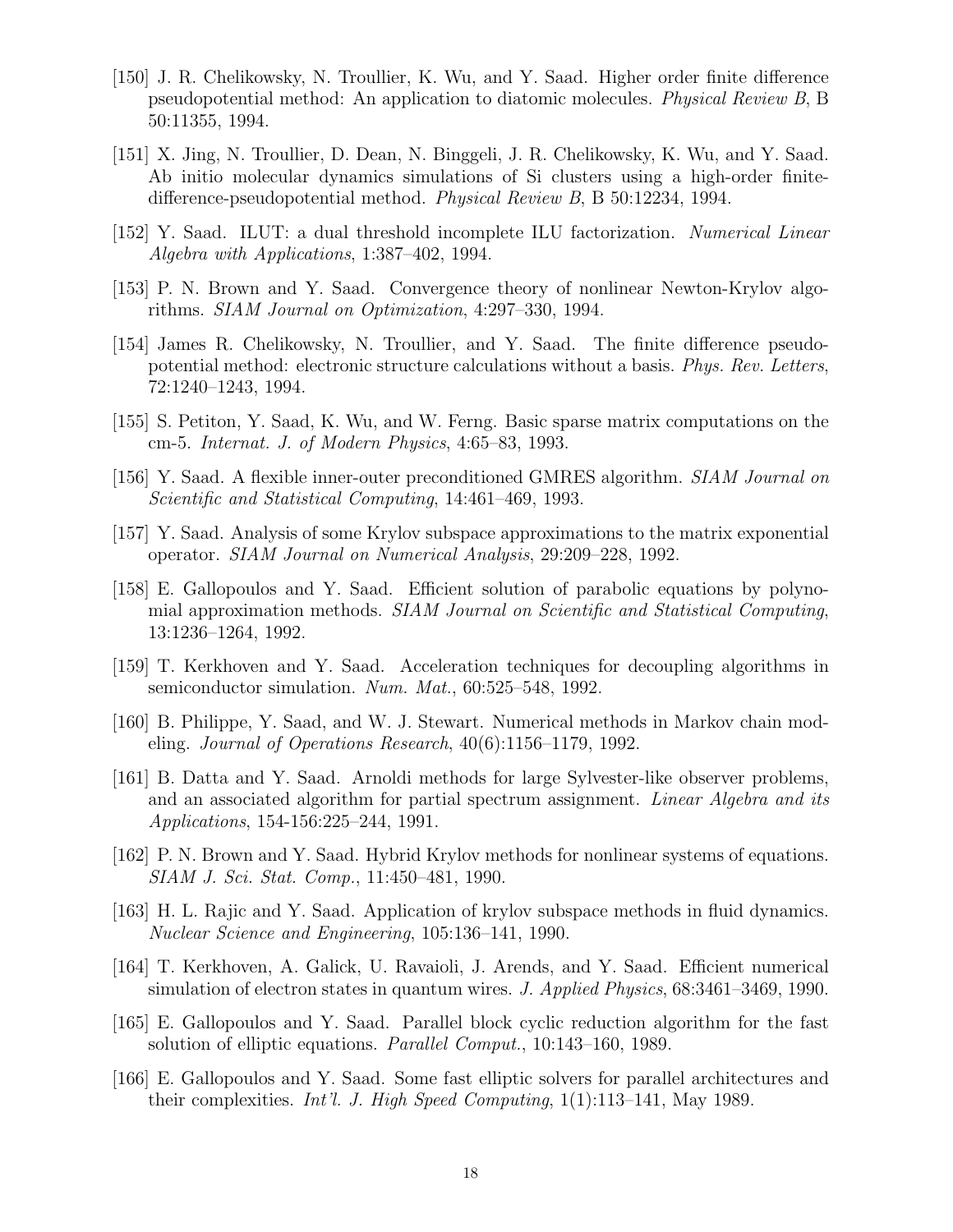- [167] Y. Saad. Numerical solution of large nonsymmetric eigenvalue problems. Computer Physics Communications, 53:71–90, 1989.
- [168] Y. Saad. Numerical solution of large nonsymmetric eigenvalue problems. Computer Physics Communications, 53:71–90, 1989.
- [169] E. C. Anderson and Y. Saad. Solving sparse triangular systems on parallel computers. International Journal of High Speed Computing, 1:73–96, 1989.
- [170] Y. Saad. Krylov subspace methods on supercomputers. SIAM Journal on Scientific and Statistical Computing, 10:1200–1232, 1989.
- [171] Y. Saad and M. H. Schultz. Data communication in hypercubes. Journal of Parallel and Distributed Computing, 6:115–135, 1989.
- [172] Y. Saad and M. H. Schultz. Data communication in parallel architecrures. Parallel Computing, 11:131–150, 1989.
- [173] D. Lee, Y. Saad, and M. H. Schultz. An efficient method for solving the threedimensional wide angle wave equation. Comput. Acoustics: Wave Propagation, 1:75– 89, 1988.
- [174] Y. Saad. Projection and deflation methods for partial pole assignment in linear state feedback. IEEE Trans. Aut. Cont., 33:290–297, 1988.
- [175] M. Said, M. A. Kanesha, M. Balkanski, and Y. Saad. Higher excited states of acceptors in cubic semiconductors. Physical Review B, 35(2):687–695, 1988.
- [176] Y. Saad. Preconditioning techniques for indefinite and nonsymmetric linear systems. Journal of Computational and Applied Mathematics, 24:89–105, 1988.
- [177] Y. Saad and M. H. Schultz. Topological properties of hypercubes. IEEE Trans. Comput., C-37:867–872, 1988.
- [178] B. N. Parlett and Y. Saad. Complex shift and invert strategies for real matrices. Linear Algebra and its Applications, 88/89:575–595, 1987.
- [179] Y. Saad. On the Lanczos method for solving symmetric linear systems with several right-hand sides. Mathematics of Computation, 48:651–662, 1987.
- [180] Y. Saad. Least squares polynomials in the complex plane and their use for solving sparse nonsymmetric linear systems. SIAM Journal on Numerical Analysis, 24:155– 169, 1987.
- [181] S. L. Johnsson, Y. Saad, and M. H. Schultz. The alternating direction algorithm on multiprocessors. SIAM J. Sci. Statist. Comp, 8:686–700, 1987.
- [182] Y. Saad and M. H. Schultz. Parallel direct methods for solving banded linear systems. Linear Algebra and its Applications, 88:623–650, 1987.
- [183] H. C. Elman, Y. Saad, and P. Saylor. A hybrid Chebyshev Krylov subspace algorithm for solving nonsymmetric systems of linear equations. *SIAM Journal on Scientific and* Statistical Computing, 7:840–855, 1986.
- [184] Y. Saad. On the condition numbers of modified moment matrices arising in least squares approximation in the complex plane. Numerische Mathematik, 48:337–347, 1986.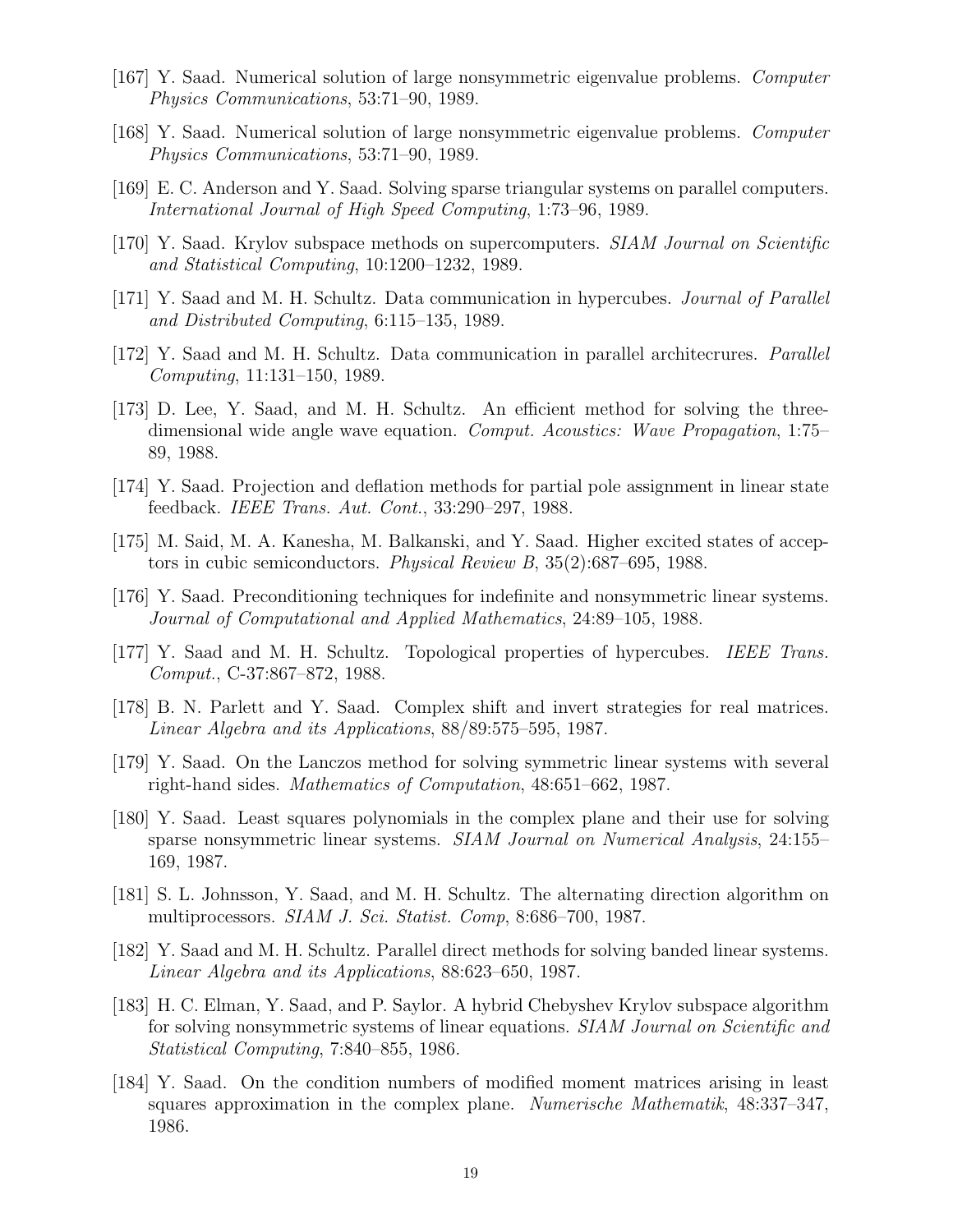- [185] Y. Saad and M. H. Schultz. GMRES: a generalized minimal residual algorithm for solving nonsymmetric linear systems. SIAM Journal on Scientific and Statistical Computing, 7:856–869, 1986.
- [186] T. F. Chan and Y. Saad. Multigrid algorithms on the hypercube multiprocessor. IEEE Trans. on Comp., C-35:969–977, 1986.
- [187] I. C. F. Ipsen, Y. Saad, and M. H. Schultz. Complexity of dense linear system solution on a multiprocessor ring. Linear Algebra and its Applications, 77:205–239, 1986.
- [188] Y. Saad. Communication complexity of the Gaussian elimination algorithm on multiprocessors. Linear Algebra and its Applications, 77:315–340, 1986.
- [189] Y. Saad and M. H. Schultz. Conjugate gradient-like algorithms for solving nonsymmetric linear systems. Mathematics of Computation, 44(170):417–424, 1985.
- [190] Y. Saad. Practical use of polynomial preconditionings for the conjugate gradient method. SIAM Journal on Scientific and Statistical Computing, 6:865–881, 1985.
- [191] Y. Saad, A. Sameh, and P. Saylor. Solving elliptic difference equations on a linear array of processors. SIAM J. on Sci. Statist. Comput., 6:1049–1063, 1985.
- [192] T. F. Chan and Y. Saad. Iterative methods for solving bordered systems with applications to continuation methods. SIAM j. on Statistical and Scientific Computing, 6:438–451, 1985.
- [193] Y. Saad. Practical use of some Krylov subspace methods for solving indefinite and unsymmetric linear systems. SIAM Journal on Scientific and Statistical Computing, 5:203–228, 1984.
- [194] Y. Saad. Chebyshev acceleration techniques for solving nonsymmetric eigenvalue problems. Mathematics of Computation, 42:567–588, 1984.
- [195] C. W. Gear and Y. Saad. Iterative solution of linear equations in ode codes. SIAM J. Sci. Statist. Comput., 4:583–601, 1983.
- [196] Y. Saad. Iterative solution of indefinite symmetric systems by methods using orthogonal polynomials over two disjoint intervals. SIAM Journal on Numerical Analysis, 20:784–811, 1983.
- [197] Y. Saad. The Lanczos biorthogonalization algorithm and other oblique projection methods for solving large unsymmetric systems. SIAM Journal on Numerical Analysis, 19:470–484, 1982.
- [198] Y. Saad. Krylov subspace methods for solving large unsymmetric linear systems. Mathematics of Computation, 37:105–126, 1981.
- [199] Y. Saad. On the rates of convergence of the Lanczos and the block Lanczos methods. SIAM J. Numer. Anal., 17:687–706, 1980.
- [200] Y. Saad. Variations on Arnoldi's method for computing eigenelements of large unsymmetric matrices. Linear Algebra and its Applications, 34:269–295, 1980.
- [201] Y. Saad. Shifts of origin for the LR and QR algorithms. C.R.A.S. (Proceedings of the French Academy of Sciences), Ser. A278:93–96, 1973. In French.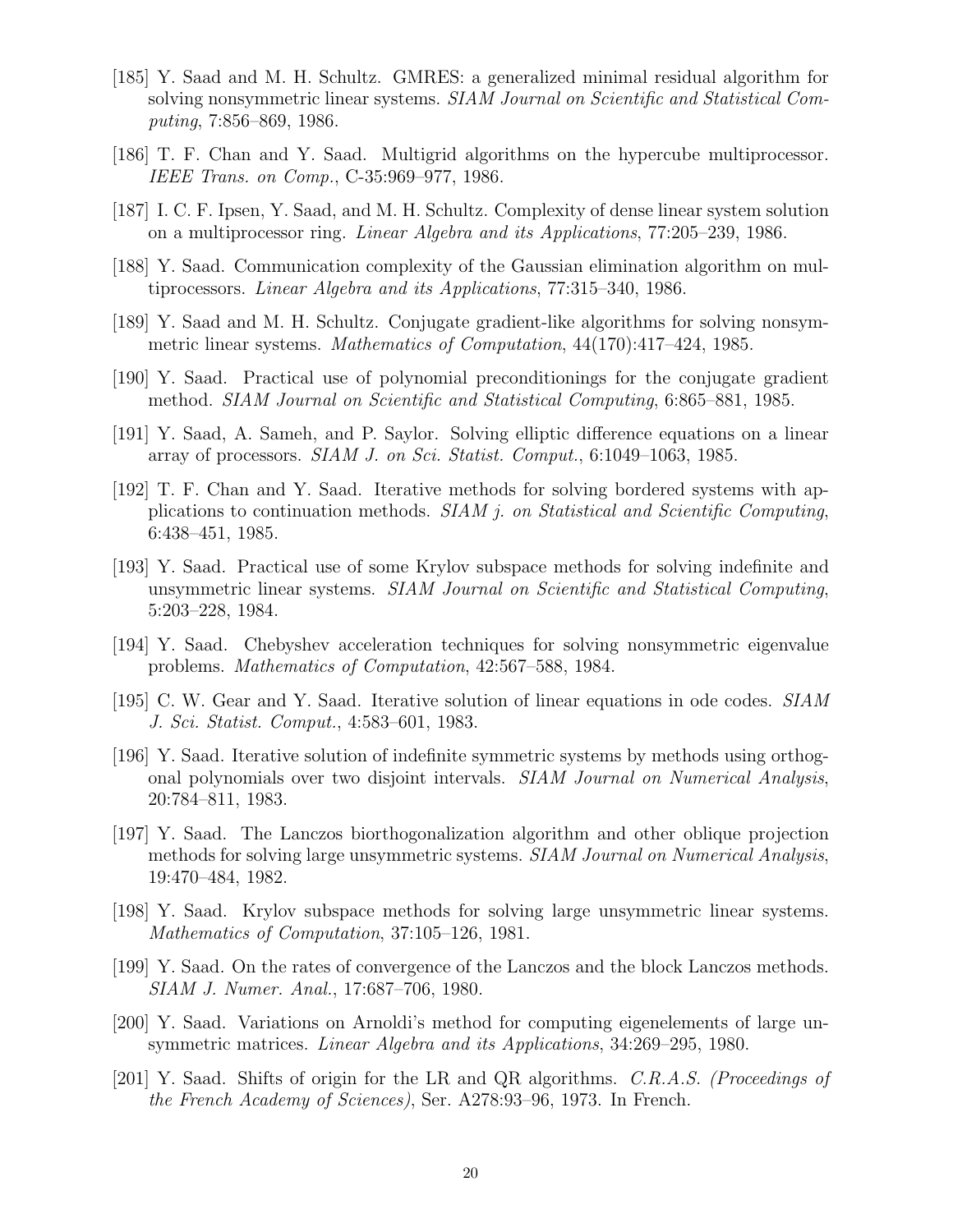- [1] Xin Ye, Yuanzhe Xi, and Yousef Saad. Preconditioning via GMRES in polynomial space. Technical Report ys-2019-03, University of Minnesota, Minneapolis, MN.
- [2] Jia Shi, Ruipeng Li, Yuanzhe Xi, Yousef Saad, and Maarten V. de Hoop. A rayleighritz method based approach to computing seismic normal modes in the presence of an essential spectrum. Technical Report ys-2019-04, University of Minnesota, Minneapolis, MN. See Arxiv: ja href="https://arxiv.org/abs/1906.11082" *jarxiv*j/a*j*.
- [3] Eric Polizzi and Yousef Saad. Computational material science and engineering. Technical Report ys-2019-02, Dept. Computer Science and Engineering, University of Minnesota, Minneapolis, MN, 2019. To appear as Book Chapter.
- [4] Shashanka Ubaru, Abd-Krim Seghouane, and Yousef Saad. Find the dimension that counts: Fast dimension estimation and krylov PCA. Technical Report ys-2018-06, Dept. Computer Science and Engineering, University of Minnesota, Minneapolis, MN, 2018. To appear in SIAM-SDM.

# Publications: Conference proceedings (Refereed)

- [1] Jia Shi, Ruipeng Li, Yuanzhe Xi, Yousef Saad, and Maarten V. de Hoop. Computing planetary interior normal modes with a highly parallel polynomial filtering eigensolver. In SC16: Proceedints of the International Conference for High Performance Computing, Networking, Storage and Analysis. IEEE, 2018. SC18, Dallas, TX, Nov. 11-16, 2018; NSF-DMS / NSF-CCF.
- [2] Shashanka Ubaru and Yousef Saad. Applications of trace estimation techniques. In T. Kozubek et al., editor, Proceedings of The Third International Conference of High Performance Computing in Science and Engineering (HPCSE 2017); Karolinka, Czech Republic, May 2225, 2017, volume 11087 of Lecture Notes in Computer Science, pages 19–33, Switzerland, 2018. Springer.
- [3] Shashanka Ubaru and Yousef Saad. Fast methods for estimating the numerical rank of large matrices. In Maria Florina Balcan and Kilian Q. Weinberger, editors, *Proceedings* of The 33rd International Conference on Machine Learning, volume 48 of Proceedings of Machine Learning Research, pages 468–477, New York, New York, USA, 20–22 Jun 2016. PMLR.
- [4] James Kestyn, Vassilis Kalantzis, Eric Polizzi, and Y. Saad. A high performance eigenvalue solver using three full levels of mpi parallelism. In SC16: Proceedints of the International Conference for High Performance Computing, Networking, Storage and Analysis. IEEE, 2016. SC16, Salt-Lake city, Utah, Nov. 2016.
- [5] S. Ubaru, A. Mazumdar, and Y. Saad. Low rank approximation using error correcting coding matrices. In Proceedings of the 32nd International Conference on Machine Learning (ICML), pages 702–710, 2015.
- [6] Thanh Ngo and Yousef Saad. Scaled gradients on Grassmann manifolds for matrix completion. In P. Bartlett, F.C.N. Pereira, C.J.C. Burges, L. Bottou, and K.Q. Weinberger, editors, Advances in Neural Information Processing Systems 25, pages 1421– 1429. NIPS, 2012. (Spotlight), paper available in http://books.nips.cc/nips25.html.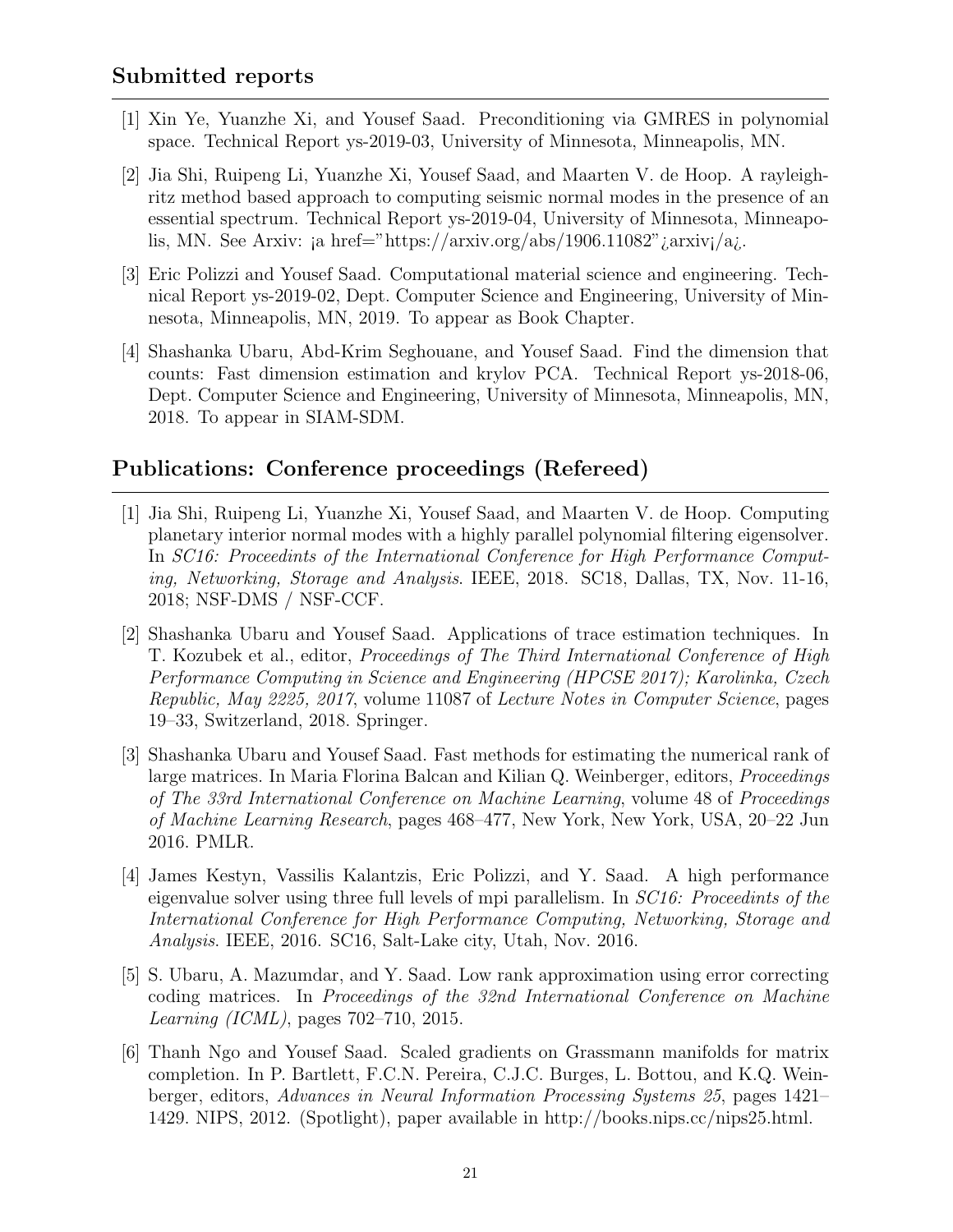- [7] P. Carrier, J.M. Tang, Y. Saad, and J. K. Freericks. Lanczos-based low-rank correction method for solving the Dyson equation in inhomogenous dynamical mean-field theory. In Proceedings of the 24th Workshop on Computer Simulation Studies in Condensed Matter Physics (CSP2011), volume 15, pages 22–28, 2011.
- [8] Grady Schofield, James R. Chelikowsky, and Yousef Saad. Using Chebyshev-filtered subspace iteration and windowing methods to solve the Kohn-Sham problem. In J. Leszczynski and M.K. Shukla, editors, Practical Aspects of Computational Chemistry I: An Overview of the Last Two Decades and Current Trends. Springer Science+Business Media, 2012. In press.
- [9] Hari Sudan, Hector Klie, Ruipeng Li, and Yousef Saad. High performance manycore solvers for reservoir simulation. In ECMOR 12th European Conference on the Mathematics of Oil Recovery, 6-9 September 2010, Oxford, UK, 2010.
- [10] H. r. Fang, S. Sakellaridi, and Y. Saad. Multilevel manifold learning with application to spectral clustering. In Jimmy Huang et al., editor, Proceedings of the ACM International Conference on Information and Knowledge Management, 2010, pages 419–428, 2010.
- [11] H. r. Fang and Y. Saad. Hypergraph-based multilevel matrix approximation for text information retrieval. In Jimmy Huang et al., editor, Proceedings of the ACM International Conference on Information and Knowledge Management, 2010, pages 1597– 1600, 2010.
- [12] S. Sakellaridi, H. R. Fang, and Y. Saad. Graph-based multilevel dimensionality reduction with applications to eigenfaces and latent semantic indexing. In M. Arif Wani, editor, Proceedings of Int. Conf. Mach. Learn. Appls. (ICMLA), 2008, pages 194–200. IEEE comp. Soc., 2008.
- [13] J. Chen and Y. Saad. Divide and conquer strategies for effective information retrieval. In C. Kamath, editor, SIAM Data Mining Conf. 2009, pages 449–460, 2009.
- [14] H. R. Fang and Y. Saad. Farthest centroids divisive clustering. In M. Arif Wani, editor, Proceedings of Int. Conf. Mach. Learn. Appls. (ICMLA), 2008, pages 232–238. IEEE comp. Soc., 2008.
- [15] Bernard N. Sheehan and Yousef Saad. Higher order orthogonal iteration of tensors (HOOI) and its relation to PCA and GLRAM. In C. Apte amd B. Liu, S. Parthasarathy, and D. Skillicorn, editors, Proceedings of the 7th SIAM conference on Data Mining, Minneapolis 2007, pages 355–365, Philadelphia, 2007. SIAM.
- [16] Y. Saad. Schur complement preconditioners for distributed general sparse linear systems. In David Keyes and Olof B. Widlund, editors, Domain Decomposition methods in Science and Engineering, XVI, volume 55 of Lecture notes in computational science and engineering, pages 127–138, Berlin, 2006. Springer.
- [17] E. Kokiopoulou and Y. Saad. Orthogonal neighborhood preserving projections. In J. Han et al., editor, IEEE 5th Int. Conf. on Data Mining (ICDM05), Houston, TX, Nov. 27-30th, pages 234–241. IEEE, 2005.
- [18] E. Kokiopoulou and Y. Saad. Face recognition using opra-faces. In Proc. IEEE 5th Int. Conf. on Machine Learning and Applications, December 15-17, 2005, Los Angeles, CA, USA, 2005.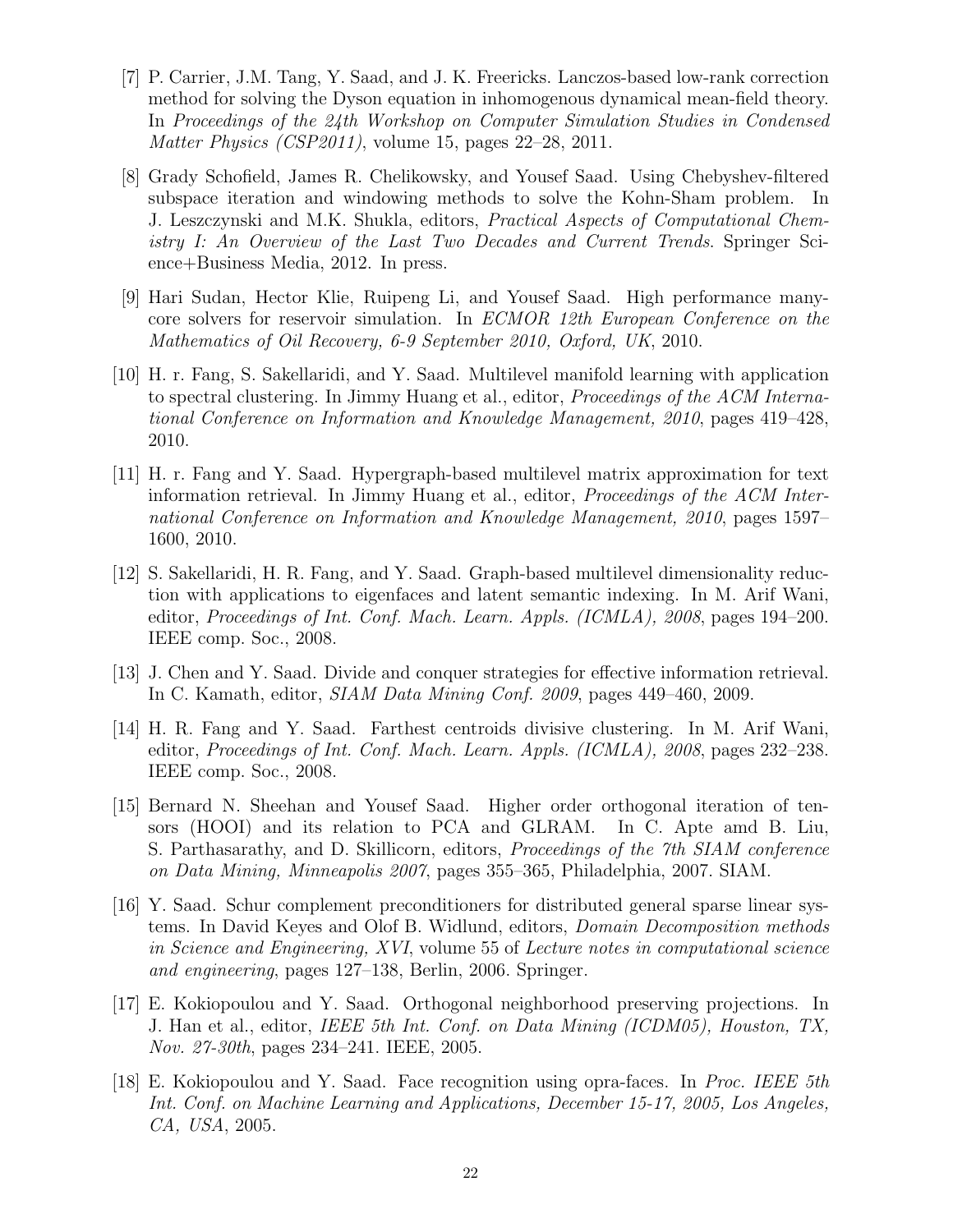- [19] E. Kokiopoulou and Y. Saad. PCA without eigenvalue calculations: a case study on face recognition. In Proc.SIAM Data Mining Conference, April 21-23, Newport, CA., 2005.
- [20] E. Kokiopoulou and Y. Saad. Polynomial Filtering in Latent Semantic Indexing for Information Retrieval. In ACM-SIGIR Conference on research and development in information retrieval, Sheffield, UK, July 25th-29th 2004.
- [21] R Kechroud, A. Soulaimani, and Y Saad. Preconditionning techniques for the solution of the Helmholtz equations by the finite element method. In V. Kumar et al., editor, Proc. 2003 Workshop in wave phenomena in physics and engineering: New models, algorithms and applications, ICCSA 2003, LCNS 2668, pages 847–858. Springer-Verlag, 2003.
- [22] Y. Saad and M. Sosonkina. pARMS: a package for solving general sparse linear systems of equations. In Roman Wyrzykowski, Jack Dongarra, Marcin Paprzycki, and Jerzy Wasniewski, editors, Parallel Processing and Applied Mathematics, volume 2328 of Lecture Notes in Computer Science, pages 446–457, Berlin, 2002. Springer-Verlag.
- [23] X. Cai, Y. Saad, and M. Sosonkina. Parallel iterative methods in modern physical applications. In P.M.A. Sloot, C.J.K. Tan, J.J. Dongarra, and A.G. Hoekstra, editors, Computational Science - ICCS 2002, volume 2330 of Lecture Notes in Computer Science, pages 345–355, Berlin, 2002. Springer-Verlag.
- [24] Z. Li, Y. Saad, and M. Sosonkina. Parallelism in algebraic recursive solvers. In Tenth SIAM Conference on Parallel Processing for Scientific Computing, Philadelphia, PA, 2001. CP04 section.
- [25] Y. Saad. Parallel iterative methods for sparse linear systems. In D. Butnariu, Y. Censor, and S. Reich, editors, Inherently Parallel Algorithms in Feasibility and Optimization and their Applications, Studies in Computational Mathematics 8, pages 423–440, Amsterdam, 2001. Elsevier.
- [26] A. Soulaimani, A. Rebaine, and Y. Saad. Parallelization of the edge-based stabilized finite element method. In D. Keyes and al., editors, Parallel Computational Fluid Dynamics, Teraflops, Optimization, and novel formulations, pages 397–406. North Holland, 2000.
- [27] S. Kuznetsov, G. C. Lo, and Y. Saad. Parallel solution of general sparse linear systems using PSPARSLIB. In Choi-Hong Lai, Petter Bjorstad, Mark Cross, and Olof B. Widlund, editors, *Domain Decomposition XI*, pages 455–465, Bergen, Norway, 1999. Domain Decomposition Press.
- [28] Y. Saad and M. Sosonkina. Enhanced parallel multicolor preconditioning techniques for linear systems. In 9th SIAM Conference on Parallel Processing for Scientific Computing, Philadelphia, PA, 1999. SIAM.
- [29] Y. Saad and J. Zhang. A multi-level preconditioner with applications to the numerical simulation of coating problems. In David R. Kincaid and A. C. Elster, editors, Iterative Methods in Scientific Computation IV, pages 437–450. IMACS, 1999. 4th IMACS international symposium on iterative methods in scientific computation. Oct. 18-20, 1999, Austin, TX. Symposium honoring David M. Young.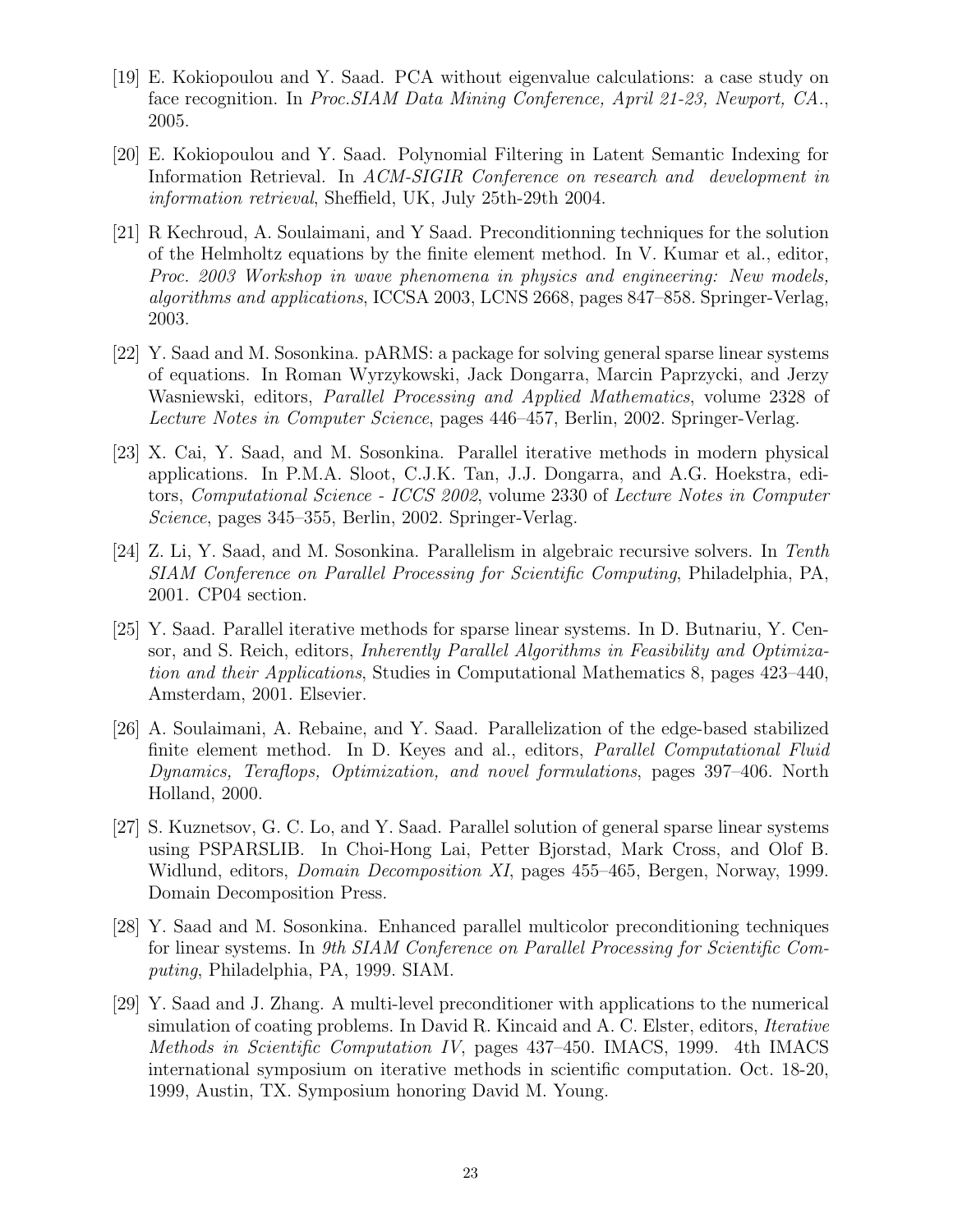- [30] Y. Saad and M. Sosonkina. Non-standard parallel solution strategies for distributed sparse linear systems. In A. Uhl P. Zinterhof, M. Vajtersic, editor, Parallel Computation. 4th international ACPC conference, Salzburg Austria, Feb. 1999, Lecture Notes in Computer Science, pages 13–27, Berlin, 1999. Springer-Verlag.
- [31] C. Le-Calvez and Y. Saad. Modified Krylov acceleration for parallel environments. In Ruediger Weiss, editor, Proceedings of IMACS World Congress, Berlin (1998), 1999. In-Press.
- [32] Y. Saad and M. Sosonkina. Solution of distributed sparse linear systems using PSPARSLIB. In B. Kågström et al., editors, Applied Parallel Computing, PARA'98, Lecture Notes in Computer Science, No. 1541, pages 503–509, Berlin, 1998. Springer-Verlag.
- [33] Y. Saad, M. Sosonkina, and J. Zhang. Domain decomposition and multi-level type techniques for general sparse linear systems. In Domain Decomposition Methods 10, Providence, RI, 1998. American Mathematical Society.
- [34] A. Stathopoulos, Y. Saad, and J. R. Chelikowsky. Parallel solution of eigenvalue problems in electronic structure calculations. In Proceed. 8th SIAM Conference on Parallel Processing for Scientific Computing,. SIAM, 1997.
- [35] A. Stathopoulos, Y. Saad, and J. R. Chelikowsky. Porting electronic structure calculations to the ibm-sp2. In Proceed. International Conference on Parallel Computing, Minneapolis, MN., 1996.
- [36] K. Wu, Y. Saad, and A. Stathopoulos. Preconditioned Krylov subspace methods for eigenvalue problems. In Copper Mountain Conference on Iterative methods, 1996.
- [37] J. R. Chelikowsky, N. Troullier, K. Wu, and Y. Saad. Algorithms for predicting the properties of real materials on high performance computers. In R. K. Kalia and P. Vashista, editors, Proceedings on "Toward Teraflop Computing and New Grand Challenge Applications", Baton Rouge, LA, 1994, pages 13–16, NY, 1995. Nova.
- [38] Y. Saad and A. Malevsky. PSPARSLIB: A portable library of distributed memory sparse iterative solvers. In V. E. Malyshkin et al., editor, *Proceedings of Parallel Com*puting Technologies (PaCT-95), 3-rd international conference, St. Petersburg, Russia, Sept. 1995, 1995.
- [39] Y. Saad and K. Wu. Design of an iterative solution module for a parallel sparse matrix library (P SPARSLIB). In W. Schonauer, editor, Proceedings of IMACS conference, Georgia, 1994, 1995.
- [40] A. Stathopoulos, Y. Saad, and C. F. Fisher. Overlapping domain decomposition preconditioners for the generalized Davidson method for the eigenvalue problem. In Prelim. Proceedings, Colorado Conference on Iterative Methods, Breckenridge, Colorado, April, 1994, 1994.
- [41] Y. Saad. Parallel sparse matrix library (P SPARSLIB): The iterative solvers module. In Advances in Numerical Methods for Large Sparse Sets of Linear Equations, Number 10, Matrix Analysis and Parallel Computing, PCG 94, pages 263–276, Keio University, Yokohama, Japan, 1994.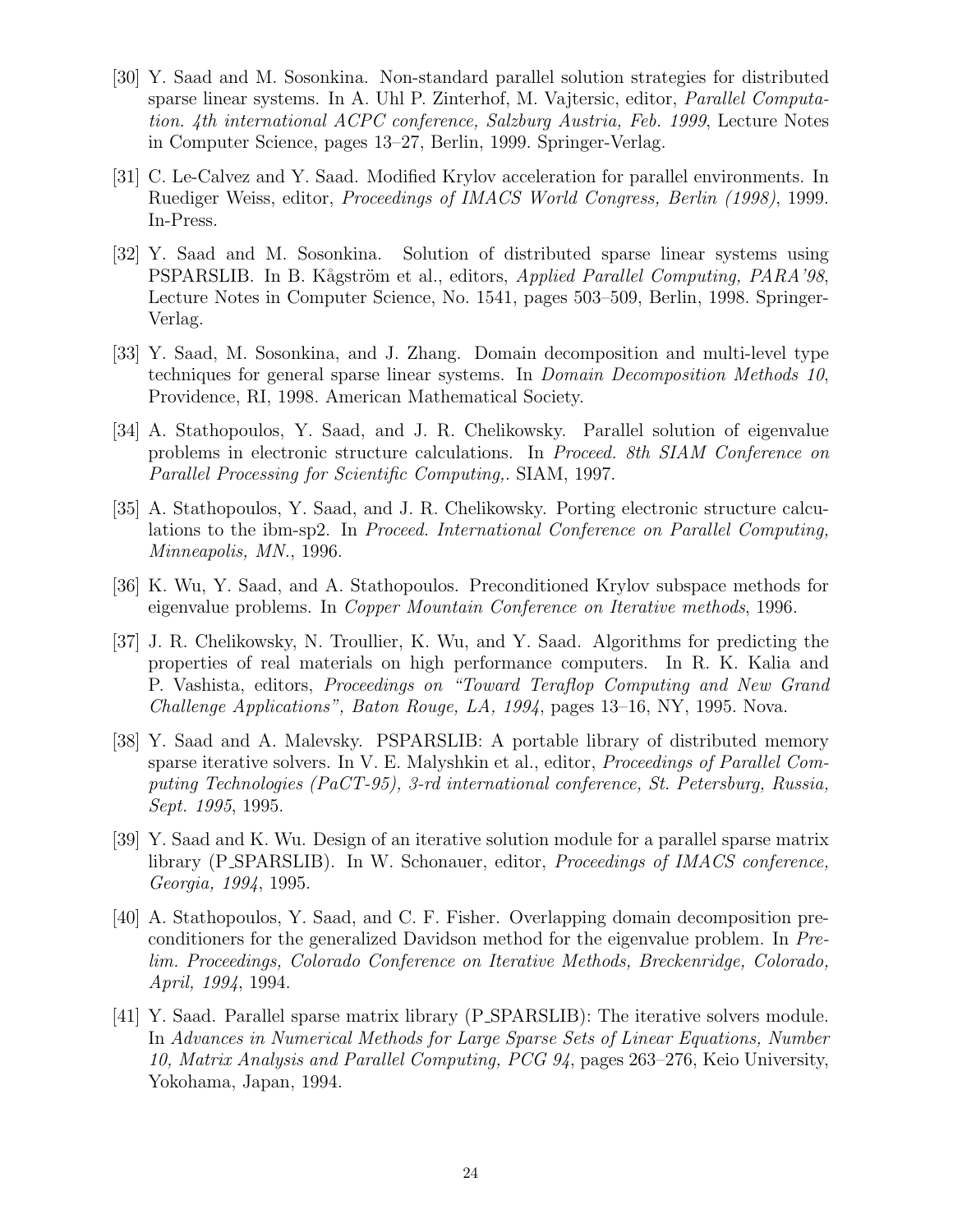- [42] S. Ma and Y. Saad. Block-ADI preconditioners for solving sparse nonsymmetric linear systems of equations. In L. Reichel, A. Ruttan, and R. S. Varga, editors, Numerical Linear Algebra, pages 165–178, New York, 1993. Walter de Gruyter.
- [43] Y. Saad. Krylov subspace methods: Theory, algorithms, and applications. In R. Glowinski, editor, Proceedings of the 10th International Conference on Computing Methods in Engineering, New York, 1991. Nova Science.
- [44] Y. Saad. Projection methods for the numerical solution of Markov chain models. In W. J. Stewart, editor, Numerical solution of Markov chains, pages 455–472, New York, 1991. Marcel Dekker Inc.
- [45] P. B. Brown and Y. Saad. Projection methods for solving nonlinear systems of equations. In J. M. Coron, J. M. Ghidaglia, and F. Helein, editors, Nematics, Mathematical and Physical Aspects, Proceedings of the NATO Advanced Research Workshop on Defects, Singularities, and Patterns in Neumatic Liquid Crystals: Mathematical and Physical Aspects. Held in Orsay, France, May 28th, June 1, 1990, Boston, 1991. Kluwer Academic, NATO-ASO series.
- [46] Y. Saad. An overview of Krylov subspace methods with applications to control problems. In M. A. Kaashoek, J. H. van Schuppen, and A. C. Ran, editors, Signal Processing, Scattering, Operator Theory, and Numerical Methods. Proceedings of the international symposium MTNS-89, vol III, pages 401–410, Boston, 1990. Birkhauser.
- [47] Y. Saad. Numerical solution of large Lyapunov equations. In M. A. Kaashoek, J. H. van Schuppen, and A. C. Ran, editors, Signal Processing, Scattering, Operator Theory, and Numerical Methods. Proceedings of the international symposium MTNS-89, vol III, pages 503–511, Boston, 1990. Birkhauser.
- [48] B. Philippe and Y. Saad. Solving large sparse eigenvalue problems on supercomputers. In Proceedings of International Workshop on Parallel Algorithms and Architectures, Bonas, France Oct. 3-6 1988, Amsterdam, 1989. North-Holland.
- [49] Y. Saad, B. Philippe, and M. Sadkane. Variations on krylov projection methods and restarting strategies. In Proceedings of Fourth IMACS International Symposium on Iterative Methods in Scientific Computing. IMACS, 1998.
- [50] E. Gallopoulos and Y. Saad. On the parallel solution of parabolic equations. In R. De Groot, editor, Proceedings of the International Conference on Supercomputing 1989, Heraklion, Crete, June 5-9, 1989. ACM press, 1989.
- [51] Y. Saad and H. Wijshoff. A benchmark package for sparse matrix computations. In J. Lenfant and D. De groot, editors, Proceedings of ICS conference 1988, St Malo, France, pages 500–509. ACM, 1988.
- [52] Y. Saad. On the design of parallel numerical methods in message passing andshared memory environments. In Supercomputing, pages 253–275, New York, 1987. North Holland.
- [53] I. Ipsen and Y. Saad. The impact of parallel architectures on the solution of eigenvalue problems. In J. Cullum and R. A. Willoughby, editors, Large Scale Eigenvalue Problems, Amsterdam, The Netherlands, 1986. North-Holland, Vol. 127 Mathematics Studies Series.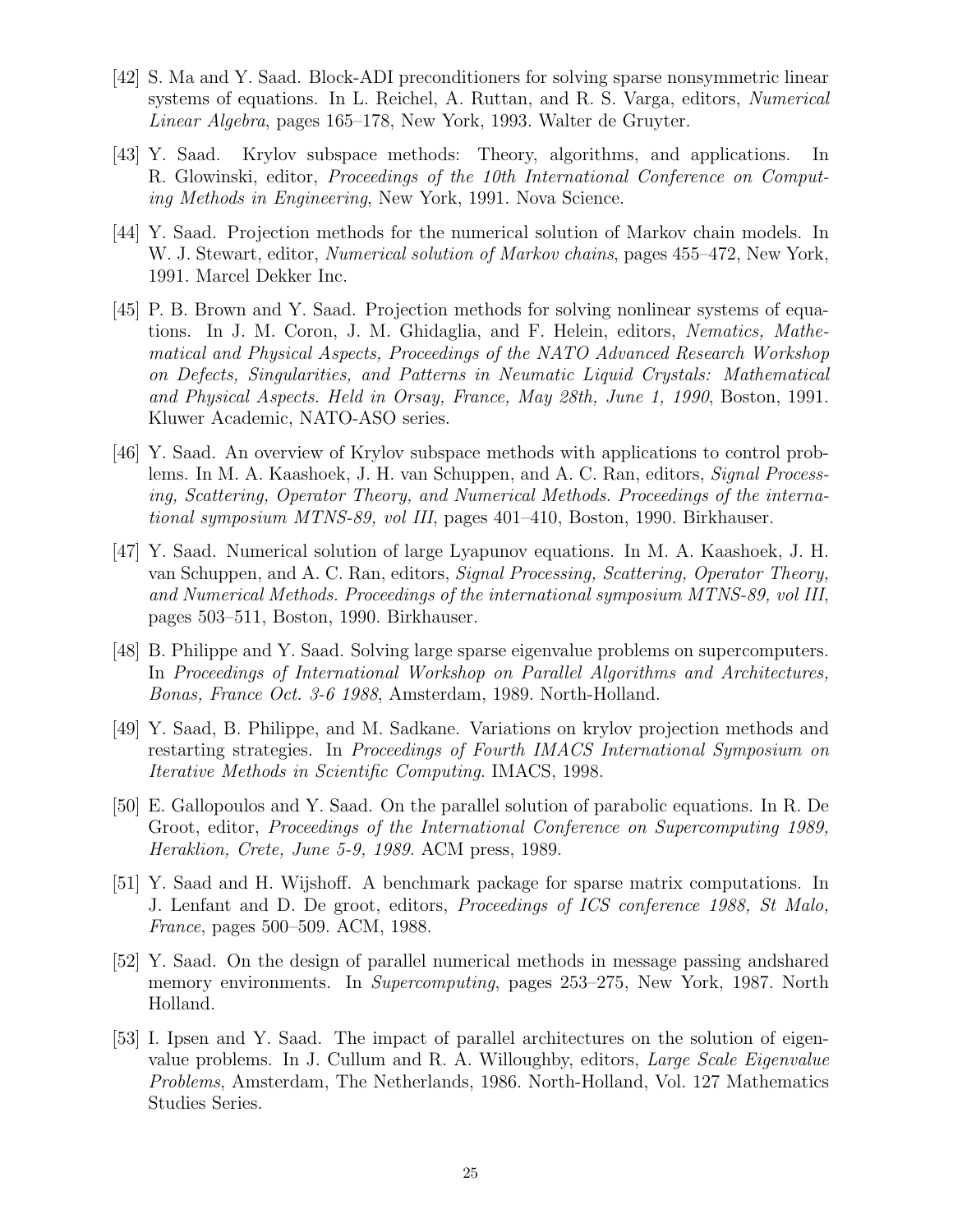- [54] I. C. F. Ipsen and Y. Saad. The impact of parallel architectures on large sparse matrix techniques. In R. Willoughby J. Cullum, editor, Proceeding of the 1985 IBM workshop on large eigenvalue computations, Oberlech/Austria, 8-12 July 1985. North Holland, 1986.
- [55] Y. Saad. Gaussian elimination on hypercubes. In M. Cosnard and M. Tchuente, editors, Parallel Algorithms and Architectures, pages 5–17, 1986.
- [56] Y. Saad and M. H. Schultz. Parallel implementations of preconditioned conjugate gradient methods. In W. E. Fitzgibbon, editor, Mathematical and Computational Methods in Seismic Exploration and Reservoir Modeling, Philadelphia, PA, 1986. SIAM.
- [57] Y. Saad. Projection methods for solving large sparse eigenvalue problems. In B. Kagstrom and A. Ruhe, editors, Matrix Pencils, proceedings, Pitea Havsbad, pages 121–144, Berlin, 1982. University of Umea, Sweden, Springer Verlag. Lecture notes in Math. Series, Number 973.
- [58] Y. Saad and A. Sameh. Iterative methods for the solution of elliptic differential equations on multiprocesors. In Wolfgang Handler, editor, Proceedings of the CONPAR 81 Conference, pages 395–411, New York, 1981. Springer Verlag.
- [59] Y. Saad and A. H. Sameh. A parallel block Stiefel method for solving positive definite systems. In M. H. Schultz, editor, Proc. Elliptic Problem Solver Conf., pages 405–12. Academic Press, 1980.

#### Publications: Book chapters

- [1] J. R. Chelikowsky, Y. Saad, and I. Vasiliev. Atoms and clusters. In Time-Dependent Density Functional Theory, volume 706 of Lecture notes in Physics, chapter 17, pages 259–269. Springer-Verlag, Berlin, Heidelberg, 2006. DOI-10.1007/3-540-35426-3-17.
- [2] James R. Chelikowsky and Yousef Saad. Electronic structure of clusters and nanocrystals. In Michael Rieth and Wolfram Schommers, editors, Handbook of Theoretical and Computational Nanotechnology. American Scientific, 2006.
- [3] J. R. Chelikowsky, L. Kronik, I. Vasiliev, M. Jain, and Y. Saad. Using real space pseudopotentials for the electronic structure problem. In C. Le Bris and P. G. Ciarlet, editors, Handbook for numerical analysis, volume X, pages 613–635. Elsevier Science, 2003.
- [4] Y. Saad. Enhanced acceleration and preconditioning techniques. In M. Hafez and K. Oshima, editors, Computational Fluid Dynamics Review 1998, pages 478–487. World Scientific, New Jersey, 1998.
- [5] J.R. Chelikowsky, S. Oğüt, I. Vasiliev, A. Stathopoulos, and Y. Saad. Predicting the properties of semiconductor clusters. Springer Verlag, 1998.
- [6] Y. Saad. Krylov subspace methods on parallel computers. In M. Papadrakakis, editor, Solving Large-Scale Problems in Mechanics: Parallel and Distributed Computer Applications. J. Wiley, 1996.
- [7] Y. Saad. Preconditioned Krylov subspace methods: an overview. In M. Hafez and K. Oshima, editors, Computational Fluid Dynamics Review 1995, pages 437–456. John Wiley and Sons, NY, 1995.